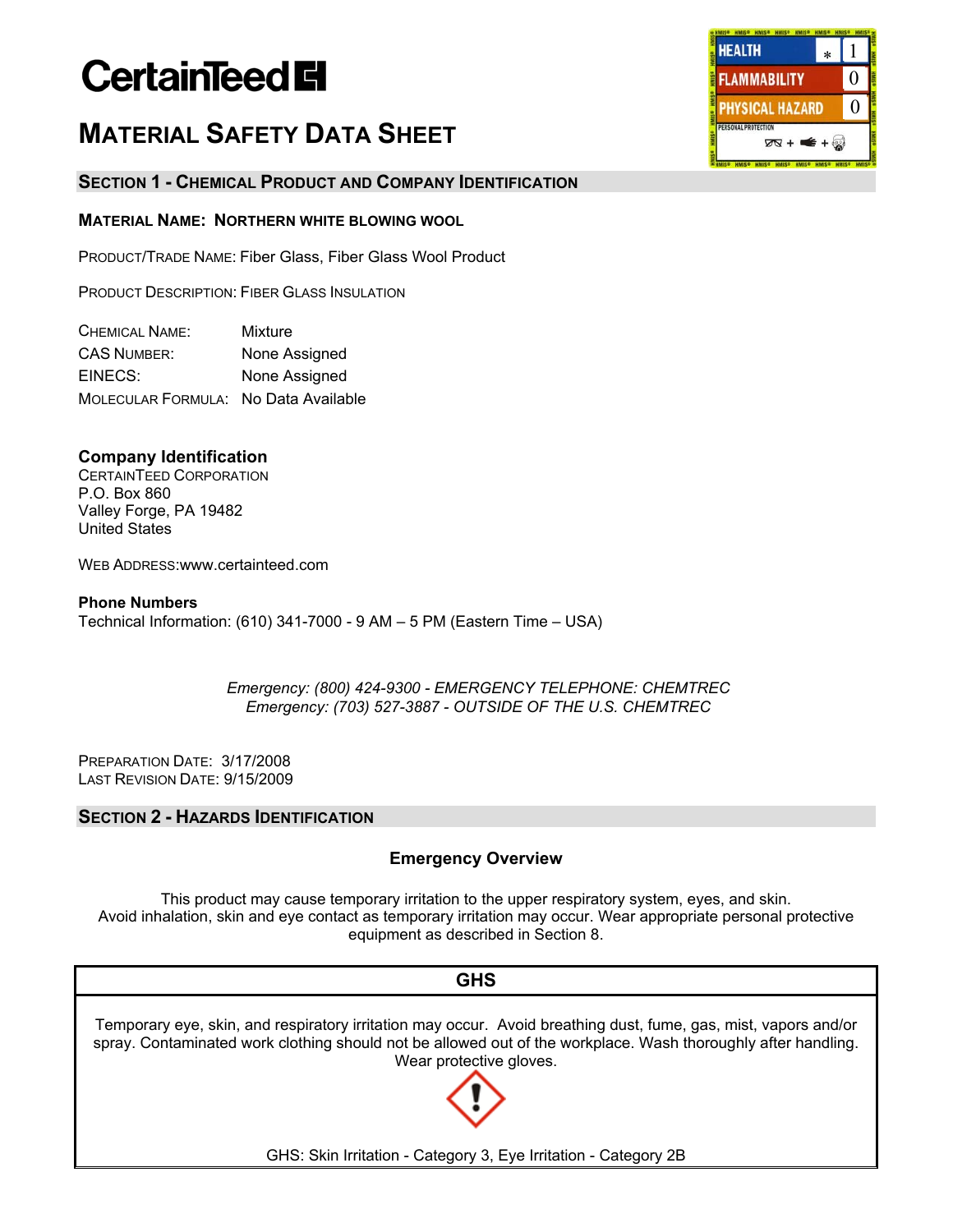NFPA/HMIS RATINGS:

|                     | Health | Fire         | <b>Reactivity</b> | 0 - Min<br>$1 -$ Slig |
|---------------------|--------|--------------|-------------------|-----------------------|
| <b>NFPA RATING:</b> | 1      | <sup>n</sup> |                   | $2 - Mo($<br>3 - Ser  |
| <b>HMIS RATING:</b> | $1*$   |              |                   | $4 - Sec$<br>* - Chr  |

| Degree of Hazard |  |
|------------------|--|
|------------------|--|

|  | 0 - Minimal (Insignificant) |
|--|-----------------------------|
|  |                             |

- ነht
- derate
- rious (High)
- vere (Extreme)
- onic Health Effect(s)

PHYSICAL FORM: Solid

COLOR: No data available

ODOR: No odor

HAZARDS: Mild/Slight Irritant, Mechanical Irritant

ROUTE OF ENTRY: Inhalation, Skin/Dermal, Eye/Ocular

MEDICAL CONDITIONS AGGRAVATED BY EXPOSURE: Pre-existing conditions which may be aggravated by mechanical irritants upon inhalation or skin contact.

POTENTIAL HEALTH EFFECTS:

INHALATION:

ACUTE (IMMEDIATE): Temporary irritation of nose and throat may occur. CHRONIC (DELAYED): Use of these products has not been shown to cause cancer in humans. Fiber glass wool is a possible cancer hazard. Fiber glass wool has caused cancer in animals but has not produced cancer by inhalation.

SKIN:

ACUTE (IMMEDIATE): Temporary irritation of the skin may occur in some individuals. CHRONIC (DELAYED): No data available

EYE:

ACUTE (IMMEDIATE): Temporary irritation or redness may occur. CHRONIC (DELAYED): No data available

INGESTION:

ACUTE (IMMEDIATE): Ingestion of this product unlikely. CHRONIC (DELAYED): No data available

MUTAGENIC EFFECTS: None

CARCINOGENIC EFFECTS: This product contains glass wool insulation fibers. Following a thorough review of all the medical-scientific data available at a meeting in October 2001, the IARC panel lowered the classification for glass wool insulation fibers from a Group 2B classification ("possibly carcinogenic to humans") to a Group 3 classification ("not classifiable as to carcinogenicity to humans"). IARC said that there is "no evidence of increased risks of lung cancer or of mesothelioma from occupational exposures during manufacturing of these materials, and inadequate evidence over all of any cancer risk."

#### REPRODUCTIVE EFFECTS: None

OTHER HEALTH EFFECTS: WARNING: To avoid danger of suffocation, do not place the plastic bag within reach of babies and children.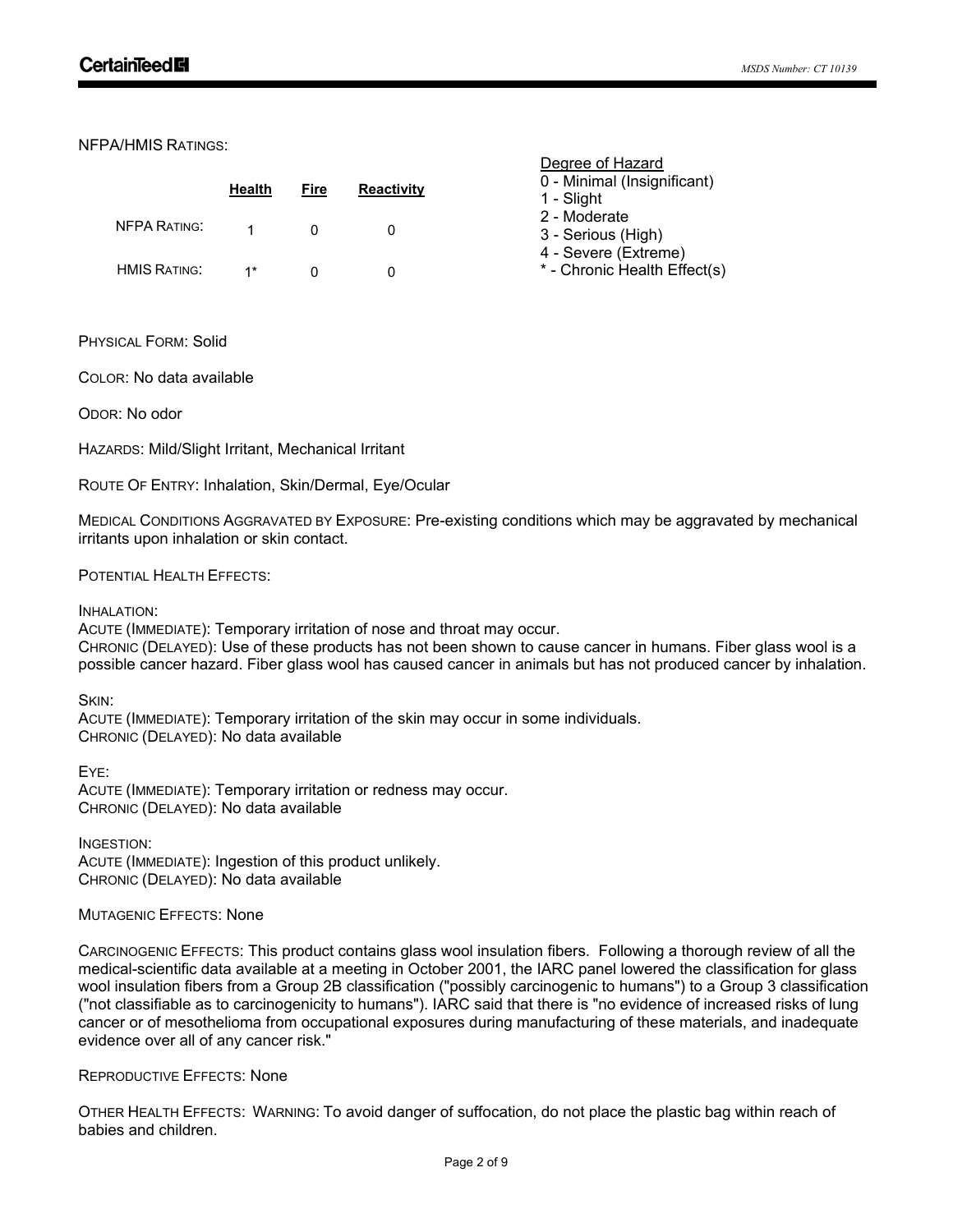*See Section 12 for Ecological Information*

# **SECTION 3 - COMPOSITION/INFORMATION ON INGREDIENTS**

| <b>Chemical</b><br><b>Name</b>                       | <b>CAS</b> | %(weight)              | <b>UN:EINICS</b> | <b>OSHA PEL/TWA</b>                            | <b>ACGIH TLV/TWA</b>         | <b>NIOSH REL</b>     |
|------------------------------------------------------|------------|------------------------|------------------|------------------------------------------------|------------------------------|----------------------|
| Fibrous glass                                        | 65997-17-3 | 98% TO 99%             | 266-046-0        | 1f/cc (continuous<br>filament glass<br>fibers) | 1f/cc (respirable<br>fibers) | 5 mg/m3 (total dust) |
| Dedusting Oil<br>(Fiber<br>Lubricant)                | <b>NDA</b> | 0.5% TO 1%             | <b>NDA</b>       | <b>NDA</b>                                     | <b>NDA</b>                   | <b>NDA</b>           |
| Acetic acid<br>ethenyl ester -<br>Ethenol<br>polymer | 25213-24-5 | 0.001% TO<br>0.006%    | <b>NDA</b>       | <b>NDA</b>                                     | <b>NDA</b>                   | <b>NDA</b>           |
| Cyclosiloxanes,<br>di-Me                             | 69430-24-6 | $0.001\%$ TO<br>0.002% | <b>NDA</b>       | <b>NDA</b>                                     | <b>NDA</b>                   | <b>NDA</b>           |

# **Composition/Information on Ingredients**

*This product is considered Hazardous under 29 CFR 1910.1200 (Hazard Communication). This product may be regulated, have exposure limits or other information identified as the following: Fibrous Glass In Canada, these products are considered Hazardous under the Workplace Hazardous Materials Information System (WHMIS). According to the Globally Harmonized Standard for Classification and Labeling (GHS) this product is considered Hazardous.*

*See Section 11 for Toxicological Information* 

# **SECTION 4 - FIRST AID MEASURES**

INHALATION: Remove to fresh air, apply artificial respiration and/or oxygen if necessary and get medical attention.

SKIN: Wash exposed skin with soap and water. If irritation develops or persists, seek medical attention.

EYE: Do not rub or scratch your eyes. If irritation persists get medical attention. In case of contact, immediately flush eyes with large amounts of water, continuing to flush for 15 minutes.

INGESTION: Consult a physician if unusual reaction is noted. Product is not intended nor is it likely to be ingested or eaten.

NOTES TO PHYSICIAN: Skin irritation responds well to mild hydrocortisone cream.

*See Section 2 for Potential Health Effects*

# **SECTION 5 - FIRE FIGHTING MEASURES**

SUITABLE EXTINGUISHING MEDIA: Use any media suitable for the surrounding fires

UNSUITABLE EXTINGUISHING MEDIA: No data available

FIREFIGHTING PROCEDURES: Fire fighters should avoid inhaling any combustion products. Firefighters should wear full-face, self contained breathing apparatus and impervious protective clothing

UNUSUAL FIRE AND EXPLOSION HAZARDS: If burned, the facings and packaging on these products could release toxic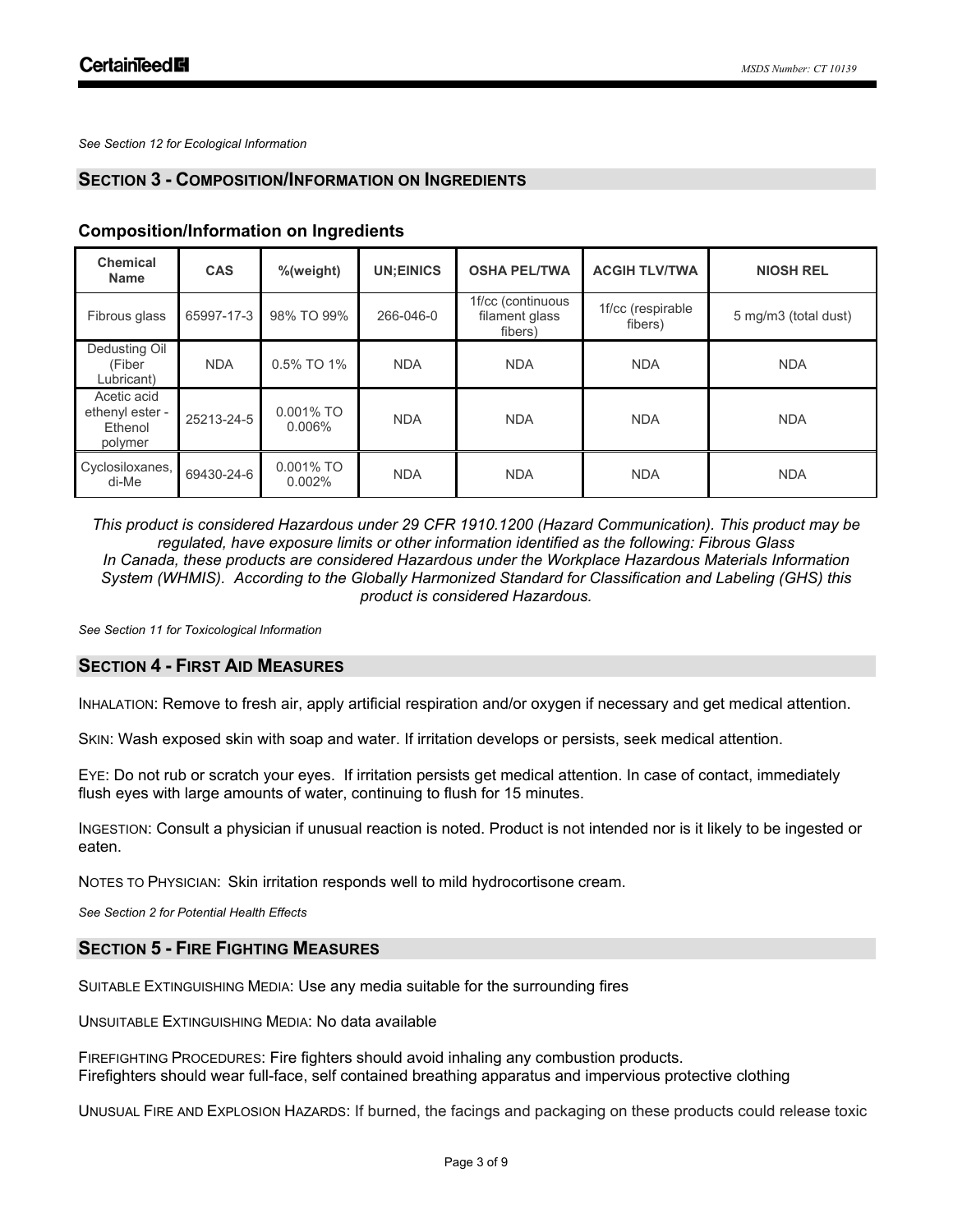fumes as described below. The binder and facings in a fire situation may emit toxic fumes and smoke containing carbon dioxide, carbon monoxide, sulfur dioxide and other potentially toxic volatile organic compounds.

HAZARDOUS COMBUSTION PRODUCTS: Facings may decompose and release carbon monoxide, carbon dioxide, hydrogen chloride, chlorine gas, antimony and traces of arsenic, oxides of arsenic and oxides of nitrogen.

FLASH POINT: NA FLASH POINT TEST TYPE: N/A EXPLOSION LIMITS UPPER: N/A LOWER: N/A

# **SECTION 6 - ACCIDENTAL RELEASE MEASURES**

PERSONAL PRECAUTIONS: Avoid contact with skin and eyes during clean-up.

EMERGENCY PROCEDURES: Persons not wearing appropriate protective equipment should be excluded from area of spill until clean-up has been completed. Ventilate the contaminated area.

CONTAINMENT/CLEAN-UP MEASURES: Containment of this material should not be necessary. Remove sources of ignition. Collect dust or particulates using a vacuum cleaner with a HEPA filter. Avoid the generation of dusts during clean-up.

# **SECTION 7 - HANDLING AND STORAGE**

HANDLING: Do not breathe dust from this material. Keep this product from heat, sparks, or open flame. Use this product with adequate ventilation. Always wash work clothes separately from other clothing. Wipe out the washer or sink to prevent loose glass fibers from getting on other clothing. Wash thoroughly after handling. Use personal protective equipment as described in Section 8.

STORAGE: Store in a dry place and under cover to protect product.

# **SECTION 8 - EXPOSURE CONTROLS/PERSONAL PROTECTION**

PPE:



RESPIRATORY PROTECTION: A properly fitted NIOSH approved N 95 series disposable dust respirator such as a 3M Brand #8210, #8511, #8233 or equivalent, in high humidity environments should be used when: high dust levels are encountered; the level of glass fibers in the air exceeds the occupational exposure limits; or if irritation occurs.

RESPIRATORS: Wear NIOSH-certified respirators when handling and applying fiber glass insulation products in accordance with established exposure guidelines:

| Exposure                              | Respirator (or equivalent)                                        |
|---------------------------------------|-------------------------------------------------------------------|
| Less than 10 times exposure guideline | 1/2 mask N95 or higher, such as 3M Brand #8210,<br>#8511 or #8233 |
| Less than 50 times exposure guideline | Full face N100 or higher, such as 3M Brand 6000 or<br>7000 series |

EYE/FACE PROTECTION: Safety glasses with side shields should be worn at a minimum. In dusty environments chemical goggles should be worn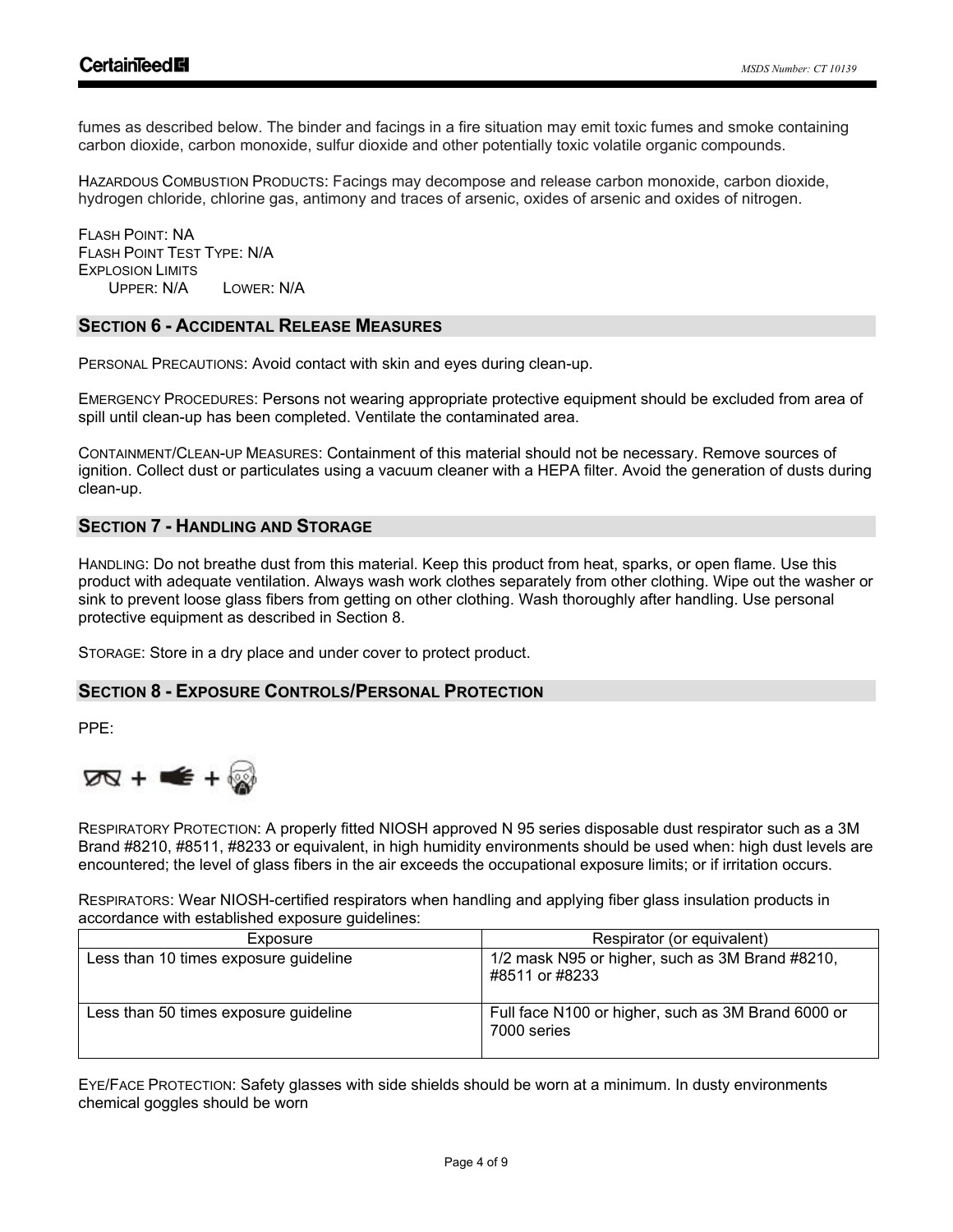SKIN/BODY PROTECTION: Work clothing sufficient to prevent all skin contact should be worn, such as coveralls, long sleeves and cap.

GENERAL INDUSTRIAL HYGIENE CONSIDERATIONS: Use good industrial hygiene practices in handling this material. Availability of eye wash fountains are recommended.

ENGINEERING MEASURES/CONTROLS: Use general ventilation and use local exhaust, where possible, in confined or enclosed spaces. Avoid spread of fiber glass dust.

LISTED EXPOSURE LIMITS:

**US State California** None Listed

**United States - ACGIH** None Listed

**United States – OSHA**  None Listed

**United States - NIOSH** None Listed

#### **Canada – British Columbia**

• Fibrous Glass (65997-17-3): 1 fiber/cm3 TWA (fibers longer than 5 µm, with an aspect ratio of equal to/greater than 3:1) (related to Glass wool fibers)

#### **Canada – Manitoba**

• Fibrous Glass (65997-17-3): 1 fiber/cm3 TWA (respirable fibers, length >5 µm, aspect ratio >=3:1, as determined by the membrane filter method at 400-450X magnification [4-mm objective], using phase-contrast illumination) (related to Glass wool fibers)

#### **Canada – New Brunswick**

• Fibrous Glass (65997-17-3): 1 fibre/cm3 TWA (fibers longer than 5 µm with a diameter less than 3 µm, aspect ratio greater than 5:1) (related to Glass wool fibers)

#### **Canada – Northwest Territories**

• Fibrous Glass (65997-17-3): 3 fibres/cm3 TWA (with a diameter <=3.5 µm and a length =>10 µm); 5 mg/m3 TWA (total mass) (related to Mineral wool fiber)

#### **Canada – Nova Scotia**

• Fibrous Glass (65997-17-3): 1 fiber/cm3 TWA (respirable fibers, length >5 µm, aspect ratio >=3:1, as determined by the membrane filter method at 400-450X magnification [4-mm objective], using phase-contrast illumination) (related to Glass wool fibers)

#### **Canada – Nunavut**

• Fibrous Glass (65997-17-3): 3 fibre/cm3 TWA (with a diameter <=3.5 µm and a length >=10 µm); 5 mg/m3 TWA (total mass) (related to Mineral wool fiber)

#### **Canada – Ontario**

• Fibrous Glass (65997-17-3): 1 fibres/cm3 TWAEV (respirable, length>5 microns, aspect ratio>= 3.1) (related to Glass wool fibers)

#### **Canada – Quebec**

• Fibrous Glass (65997-17-3): 2 fibres/cm3 TWAEV (respirable) (related to Insulation wool fibers, glass wool)

#### **Canada – Yukon**

• Fibrous Glass (65997-17-3): 30 mppcf TWA; 10 mg/m3 TWA (respirable mass) (related to Mineral wool fiber)

# **SECTION 9 - PHYSICAL AND CHEMICAL PROPERTIES**

PHYSICAL FORM: Solid

APPEARANCE/DESCRIPTION: Resilient or solid structure containing glass fibers with no odor.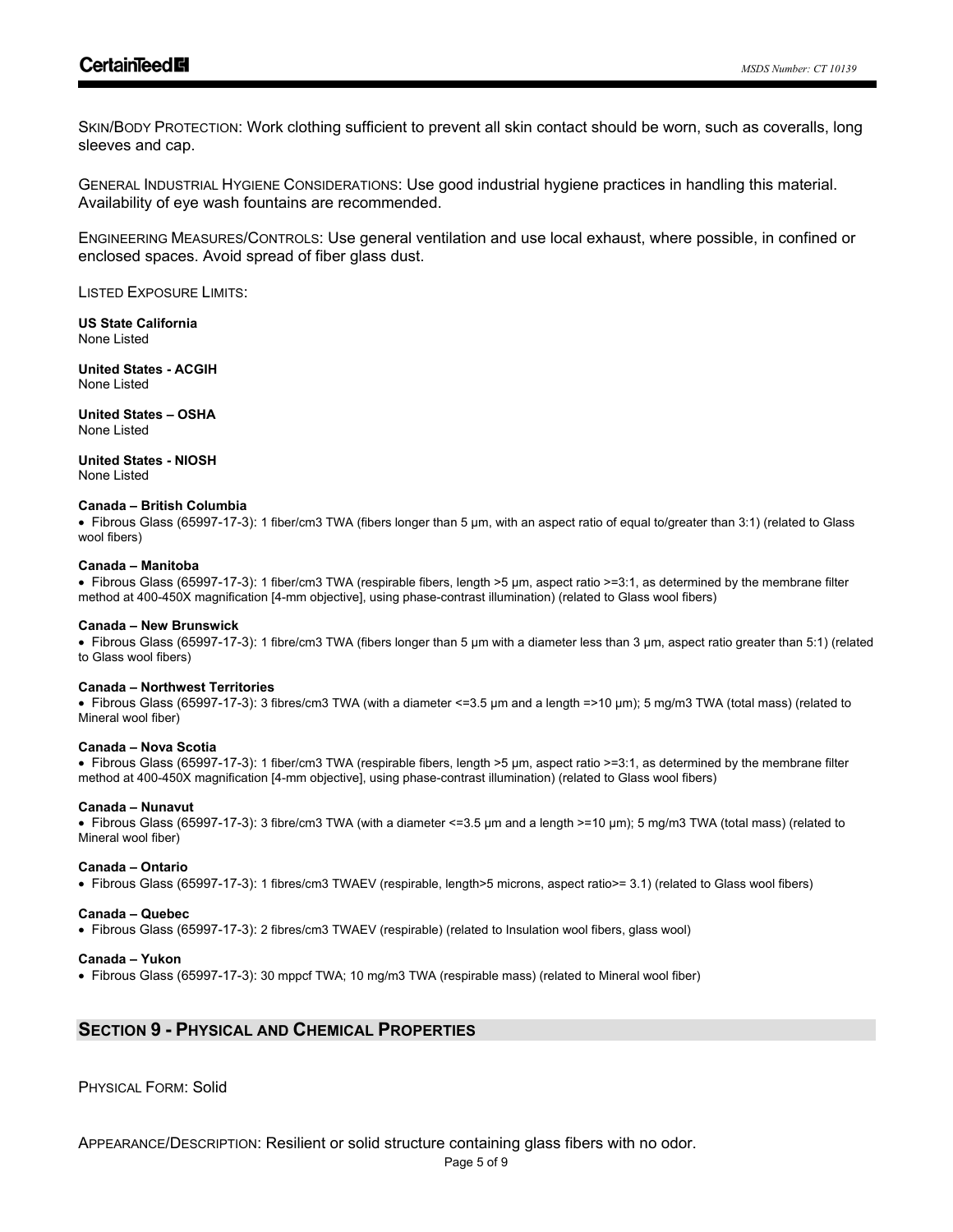| <b>COLOR: NDA</b>                                       |                      | <b>ODOR: Odorless</b>                |            |  |
|---------------------------------------------------------|----------------------|--------------------------------------|------------|--|
| TASTE: No data available                                |                      | <b>ODOR THRESHOLD: NDA</b>           |            |  |
| <b>BOILING POINT:</b>                                   | <b>NDA</b>           | <b>NDA</b><br><b>VAPOR PRESSURE:</b> |            |  |
| <b>MELTING POINT/FREEZING</b><br>POINT:                 | > 1200 F(> 648.89 C) | <b>VAPOR DENSITY:</b>                | <b>NDA</b> |  |
| <b>SPECIFIC GRAVITY:</b>                                | $= 2.6$              | <b>EVAPORATION RATE:</b>             | <b>NDA</b> |  |
| DENSITY:                                                | $= 21.697$ lbs/gal   | VOC (WT.):                           | <b>NDA</b> |  |
| <b>BULK DENSITY:</b>                                    | <b>NDA</b>           | VOC (VOL.):                          | <b>NDA</b> |  |
| <b>WATER SOLUBILITY:</b>                                | Insoluble            | VOLATILES (WT.):                     | <b>NDA</b> |  |
| <b>SOLVENT SOLUBILITY:</b>                              | <b>NDA</b>           | VOLATILES (VOL.):                    | $< 1 \%$   |  |
| VISCOSITY:                                              | <b>NDA</b>           | <b>FLASH POINT:</b>                  | <b>NDA</b> |  |
| HALF-LIFE:                                              | <b>NDA</b>           | <b>FLASH POINT TEST TYPE:</b>        | <b>NDA</b> |  |
| <b>OCTANOL/WATER PARTITION</b><br>COEFFICIENT:          | <b>NDA</b>           | UEL:                                 | <b>NDA</b> |  |
| <b>COEFFICIENT OF WATER/OIL</b><br><b>DISTRIBUTION:</b> | <b>NDA</b>           | LEL:                                 | <b>NDA</b> |  |
| <b>BIOACCUMULATION FACTOR:</b>                          | <b>NDA</b>           | <b>AUTOIGNITION:</b>                 | <b>NDA</b> |  |
| PH:                                                     | <b>NDA</b>           |                                      |            |  |

# **SECTION 10 - STABILITY AND REACTIVITY**

STABILITY: Stable under normal conditions. This material is not sensitive to mechanical impact or static discharge.

HAZARDOUS POLYMERIZATION: Hazardous polymerization will not occur.

CONDITIONS TO AVOID: Keep away from heat, ignition sources and incompatible materials.

INCOMPATIBLE MATERIALS: None expected.

HAZARDOUS DECOMPOSITION PRODUCTS: Hazardous decomposition may occur generating toxic fumes/vapors, oxides of carbon (COx), oxides of nitrogen (NOx).

# **SECTION 11 - TOXICOLOGICAL INFORMATION**

ACUTE TOXICITY: Temporary irritation may be observed in the upper respiratory system, eyes, and skin. This product has not been tested as a separate entity. Therefore, the hazards must be evaluated on the basis of the individual ingredients, and those hazards must be assumed to be additive in the absence of complete information. The hazards described in this document have been evaluated on a threshold of 1.0% for all hazardous ingredients and 0.1% for all carcinogens.

CARCINOGENIC EFFECTS: This product contains glass wool insulation fibers. Following a thorough review of all the medical-scientific data available at a meeting in October 2001, the IARC panel lowered the classification for glass wool insulation fibers from a Group 2B classification ("possibly carcinogenic to humans") to a Group 3 classification ("not classifiable as to carcinogenicity to humans"). IARC said that there is "no evidence of increased risks of lung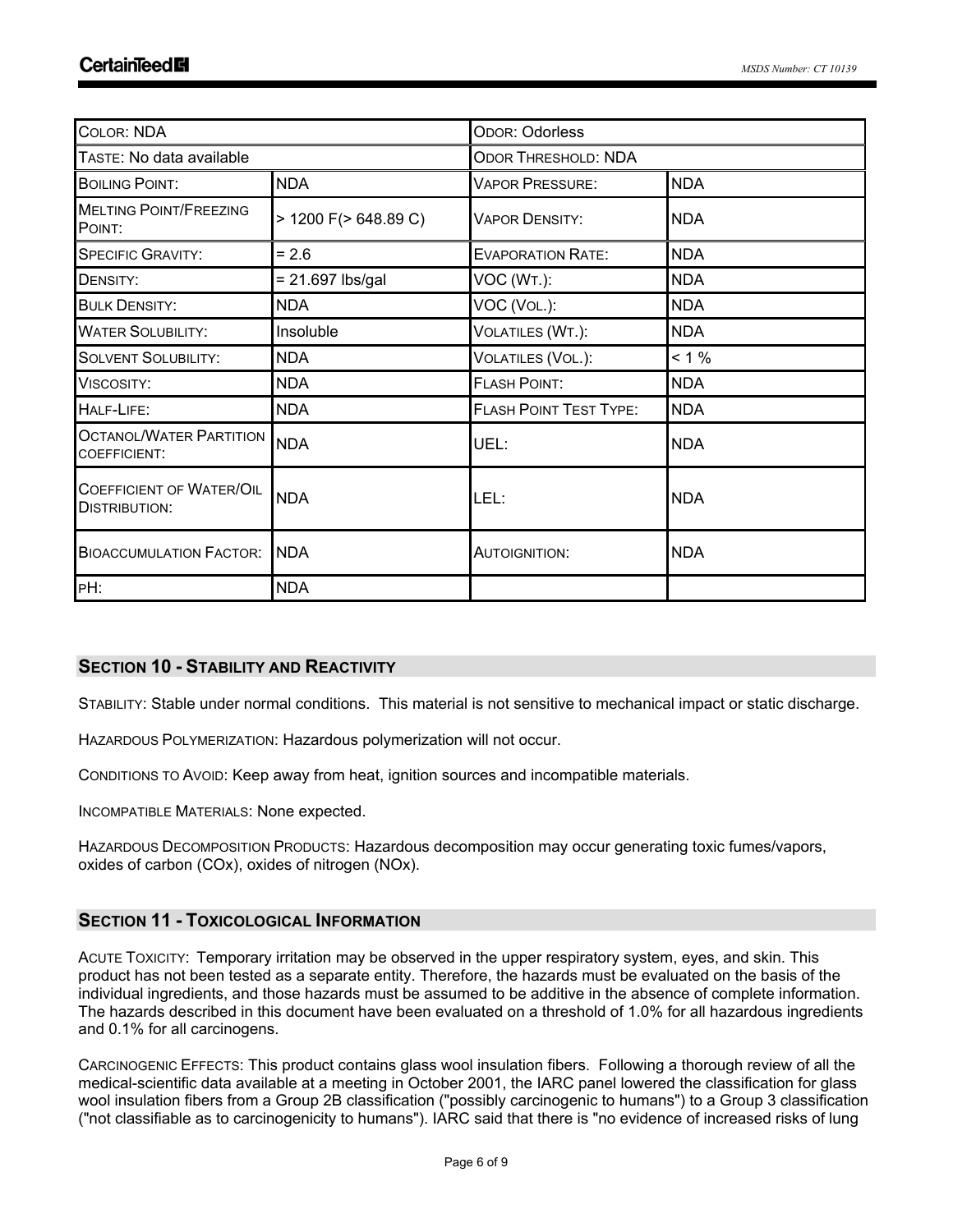cancer or of mesothelioma from occupational exposures during manufacturing of these materials, and inadequate evidence over all of any cancer risk."

COMPONENT CARCINOGENICITY:

Continuous filament fiber glass (encapsulated) or Fibrous glass (65997-17-3):

| ACGIH: | A3 - Confirmed animal carcinogen with unknown relevance to humans (related to Glass wool fibers)                                                   |
|--------|----------------------------------------------------------------------------------------------------------------------------------------------------|
| NTP:   | Reasonably Anticipated To Be A Carcinogen (respirable size) (related to Glass wool) (Possible Select<br>Carcinogen)                                |
| IARC:  | Monograph 81 [2002] (listed under Man-made mineral fibers), Monograph 43 [1988] (related to<br>Insulation glass wool) (Group 3 (not classifiable)) |

# **SECTION 12 - ECOLOGICAL INFORMATION**

PRODUCT INFORMATION: Binder-coated fiber glass is hydrophobic. Therefore, no adverse environmental effects would be expected if this product were accidentally released in the water or soil. This material is not expected to be harmful to aquatic life.

ECOLOGICAL FATE: No information available for the product.

PERSISTANCE/DEGRADABLITY: No information available for the product.

# **SECTION 13 - DISPOSAL CONSIDERATIONS**

PRODUCT: Dispose of waste material in an approved landfill in accordance with federal, state, and local regulations. If you are unsure of the regulations, contact your Public Health Department, or the local office of the Environmental Protection Agency (EPA). See Section 7 for Handling Procedures; see Section 8 for Personal Protective Equipment recommendations.

# **SECTION 14 - TRANSPORTATION INFORMATION**

U.S. DOT 49 CFR 172.101: SHIPPING NAME: Not Classified as a Hazardous Material for Transport

TDG - CANADA - TRANSPORT OF DANGEROUS GOODS: SHIPPING NAME: Not Classified as a Dangerous Good for Transport

# **SECTION 15 - REGULATORY INFORMATION**

SARA HAZARD CLASSIFICATIONS: Acute Health: Yes Chronic Health: Yes Fire: No Pressure: No Reactive: No

US FEDERAL:

GENERAL PRODUCT INFORMATION:

Components of this product have been checked against the non-confidential TSCA inventory by CAS Registry Number. Components not identified on this non-confidential inventory are either exempt from listing (i.e. polymers, hydrates) or are listed on the confidential inventory as declared by the supplier.

CERCLA<sup>.</sup>

This material does not contain chemicals required to be identified under CERCLA (40 CFR 302.4).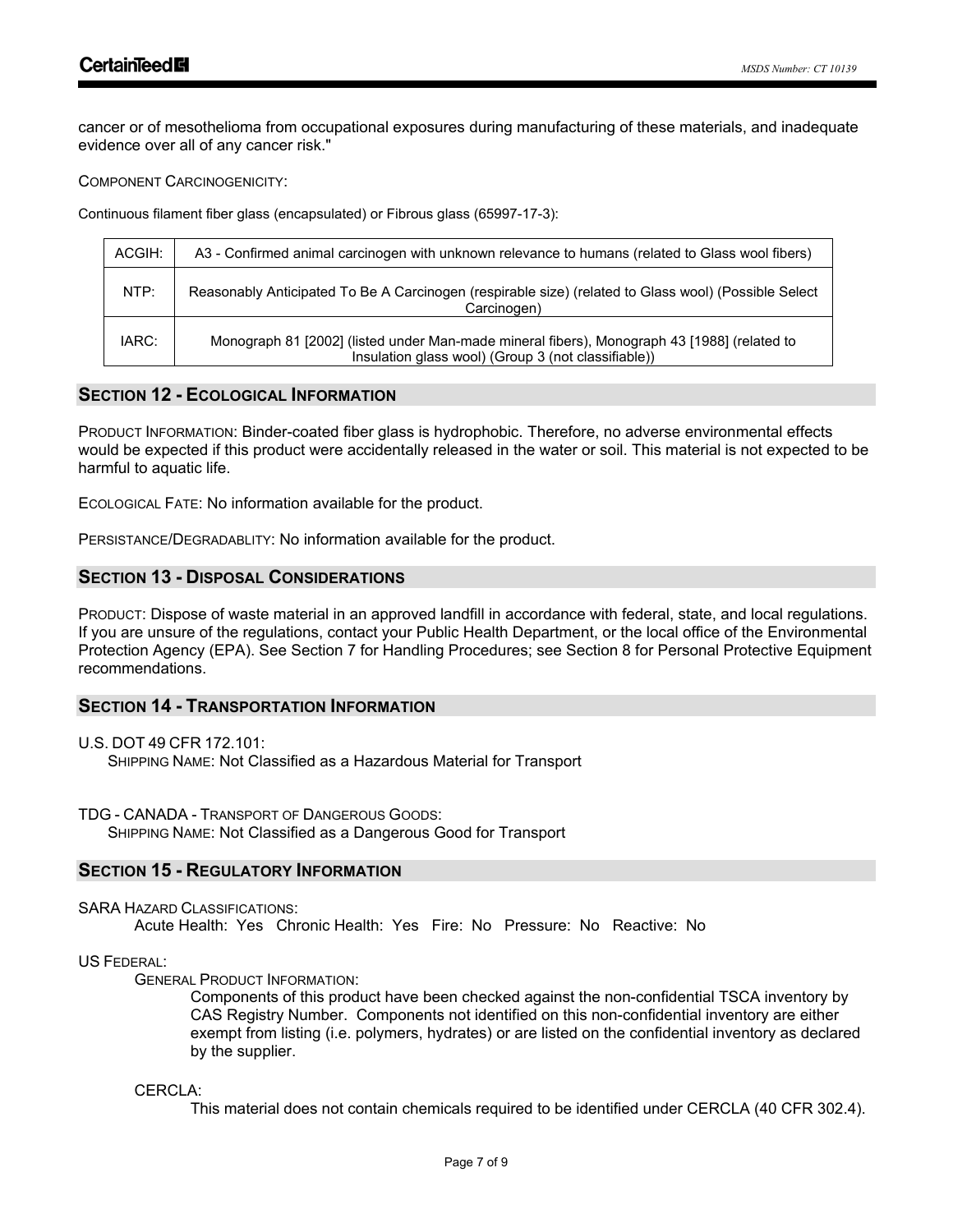STATE REGULATIONS:

COMPONENT ANALYSIS - STATE:

The following components appear on one or more of the following state hazardous substances lists:

| <b>Component</b>                                                                                     | CAS #      |     | MA  | ΜN  | N. |     | R <sub>l</sub> |
|------------------------------------------------------------------------------------------------------|------------|-----|-----|-----|----|-----|----------------|
| Continuous filament fiber glass (encapsulated)<br>or Fibrous glass (1 related to Mineral wool fiber) | 65997-17-3 | Yes | Yes | Yes | No | Yes | Yes            |

CALIFORNIA SAFE DRINKING WATER AND TOXICS ENFORCEMENT ACT (PROPOSITION 65): The following statement(s) are provided under the California Safe Drinking Water and Toxic Enforcement Act of 1986 (Proposition 65):

# **WARNING!**

This product contains a chemical known to the state of California to cause cancer.

CANADIAN WHMIS INFORMATION:

GENERAL PRODUCT INFORMATION: WHMIS: Class D - Poisonous and Infectious Materials - Division 2 - Subdivision A

COMPONENT ANALYSIS - WHMIS IDL:

The following components are identified under the Canadian Hazardous Products Act Ingredient Disclosure List: None

ADDITIONAL REGULATORY INFORMATION:

GENERAL PRODUCT INFORMATION: No information available for the product.

COMPONENT ANALYSIS – INVENTORY:

| <b>Component</b>                                                   | CAS#       | <b>TSCA</b> | <b>DSL</b> | <b>EINECS</b> |
|--------------------------------------------------------------------|------------|-------------|------------|---------------|
| Continuous filament fiber glass (encapsulated) or Fibrous<br>glass | 65997-17-3 | Yes         | Yes        | Yes           |
| Dedusting Oil (Fiber Lubricant)                                    | <b>NDA</b> | Yes         | Yes        | No.           |
| Acetic acid ethenyl ester - Ethenol polymer                        | 25213-24-5 | Yes         | Yes        | No            |
| Cyclosiloxanes, di-Me                                              | 69430-24-6 | Yes         | Yes        | No.           |

# **SECTION 16 - OTHER INFORMATION**

PREPARATION DATE: 3/17/2008

LAST REVISION DATE: 9/14/2009

DISCLAIMER: Reasonable care has been taken in the preparation of this information, but the supplier gives no warranty of merchantability or of fitness for a particular purpose. Any product purchased is sold on the assumption the purchaser will make his own tests to determine the quality and suitability of the product. Supplier expressly disclaims any and all liability for incidental and/or consequential property damage arising out of the use of this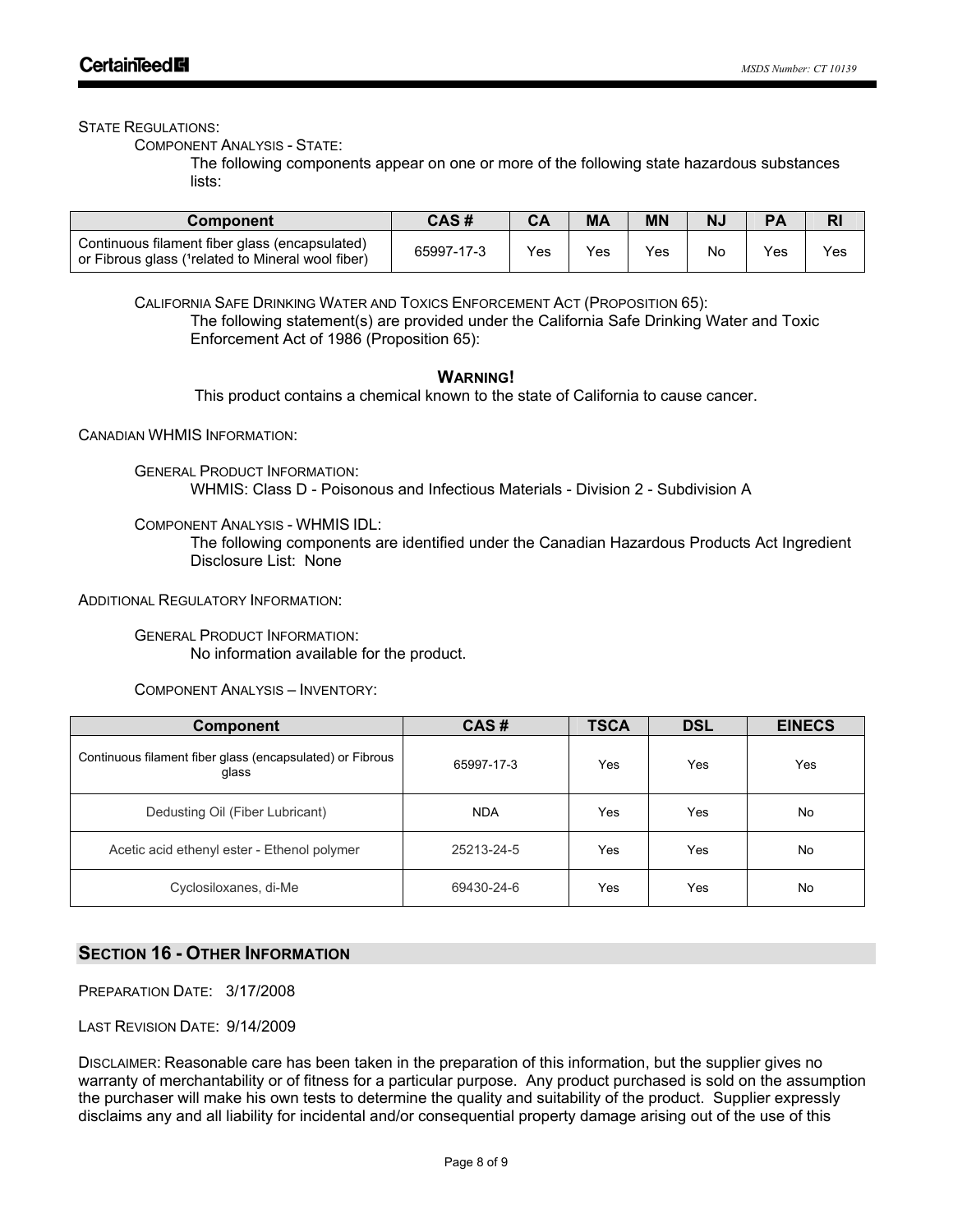product. No information provided shall be deemed to be a recommendation to use any product in conflict with any existing patent rights. Read the Material Safety Data Sheet before handling product.

For reference to the acronyms/definitions used in this MSDS please visit www.certainteed.com.

MSDS HISTORY:

MSDS REVISION SUMMARY:

| Date      | <b>MSDS No.</b> | <b>Changes</b>                                                                                               |  |  |
|-----------|-----------------|--------------------------------------------------------------------------------------------------------------|--|--|
| 9/15/2009 | CT-10139        | MSDS format change (new ANSI Z400.2004 & GHS v.2007)<br>format)<br>Section 2 – GHS (v. 2007) Classifications |  |  |

*This is the end of MSDS # CT10139*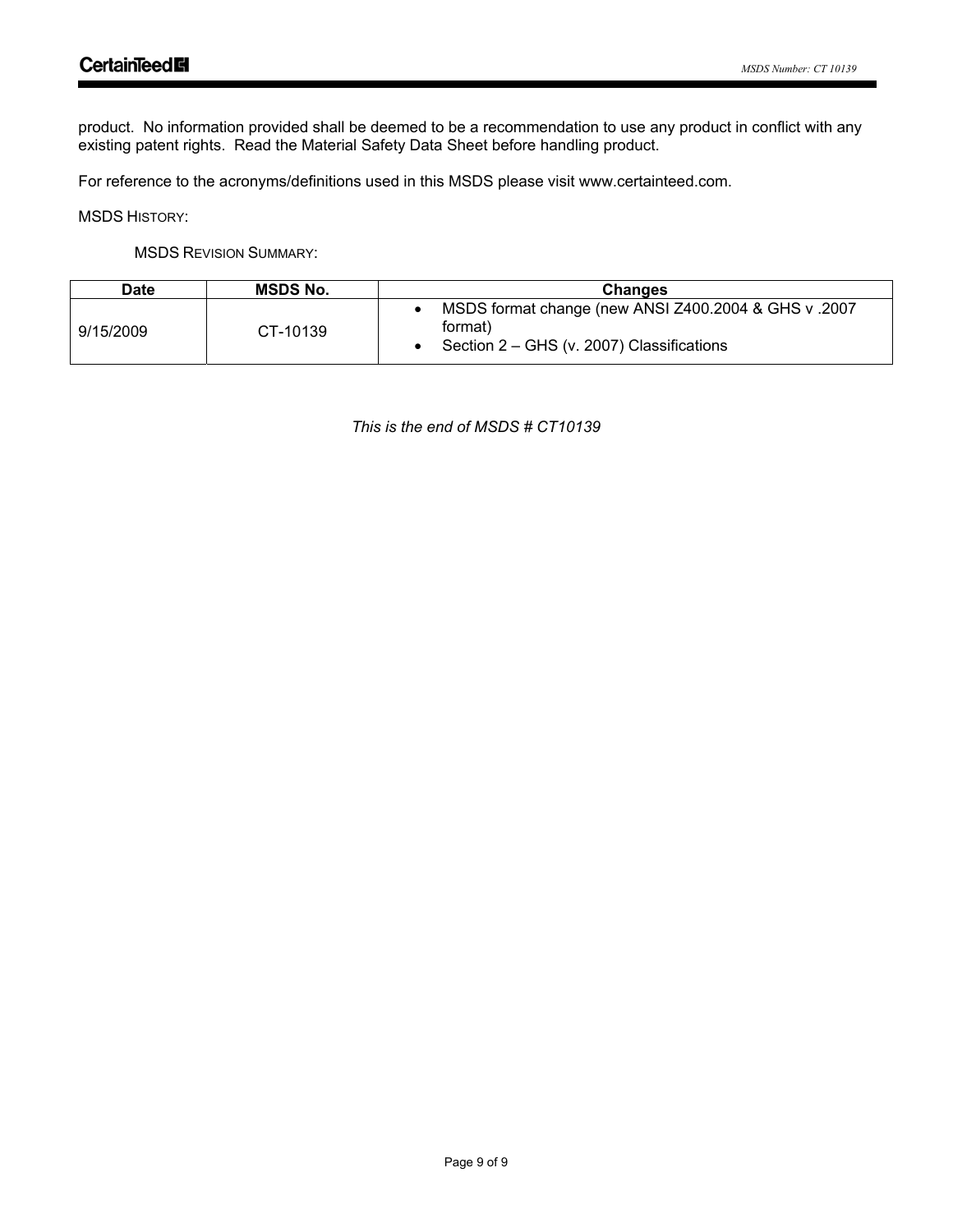

|                                               | <b>Fiber Glass Blowing Wool</b>                                                                                                        |                       |
|-----------------------------------------------|----------------------------------------------------------------------------------------------------------------------------------------|-----------------------|
| Version 1.3                                   | Revision Date 03/01/2016                                                                                                               | Print Date 03/01/2016 |
| SECTION 1. PRODUCT AND COMPANY IDENTIFICATION |                                                                                                                                        |                       |
| Trade name                                    | Attic Protector®, Climate Pro®, JM Spider®, Climate Pro®<br>SXG, Climate Pro® MH, Spider® Plus, Aclear Blow,<br>Sonoglass®, Monoglass® |                       |
| Manufacturer or supplier's details            |                                                                                                                                        |                       |
| Company                                       | Johns Manville                                                                                                                         |                       |
| Address                                       | P.O. Box 5108<br>Denver, CO USA 80127                                                                                                  |                       |
| Telephone                                     | +1 303-978-2000 8:00AM-5:00PM M-F                                                                                                      |                       |
| Emergency telephone<br>number                 | 1-800-424-9300 (Chemtrec, in English)                                                                                                  |                       |

#### **SECTION 2. HAZARDS IDENTIFICATION**

#### **GHS Classification**

Not a hazardous substance or mixture.

#### **GHS Label element**

Not a hazardous substance or mixture.

#### **Other hazards**

Temporary mechanical abrasion (itching) of skin, eyes and respiratory tract may occur upon exposure to fibers or dust during handling of this product and cannot occur unless there is direct contact.

#### **SECTION 3. COMPOSITION/INFORMATION ON INGREDIENTS**

Prepared by : productsafety@jm.com

#### **Hazardous components**

Non-hazardous according to 29 CFR 1910.1200, when used as intended.

#### **Relevant ingredients**

| Chemical Name                                | CAS-No.      | Concentration (%) |
|----------------------------------------------|--------------|-------------------|
| Non-biopersistent (biosoluable) glass fibers | Not Assigned | 100 %             |

#### **SECTION 4. FIRST AID MEASURES**

| General advice          | : Get medical attention if symptoms occur.                                                                                                            |
|-------------------------|-------------------------------------------------------------------------------------------------------------------------------------------------------|
| If inhaled              | $:$ Move to fresh air.<br>If symptoms persist, call a physician.                                                                                      |
| In case of skin contact | : Take off all contaminated clothing immediately.<br>If on skin, rinse well with water.<br>Get medical attention if irritation develops and persists. |
| In case of eye contact  | : In case of eye contact, remove contact lens and rinse<br>immediately with plenty of water, also under the eyelids, for at                           |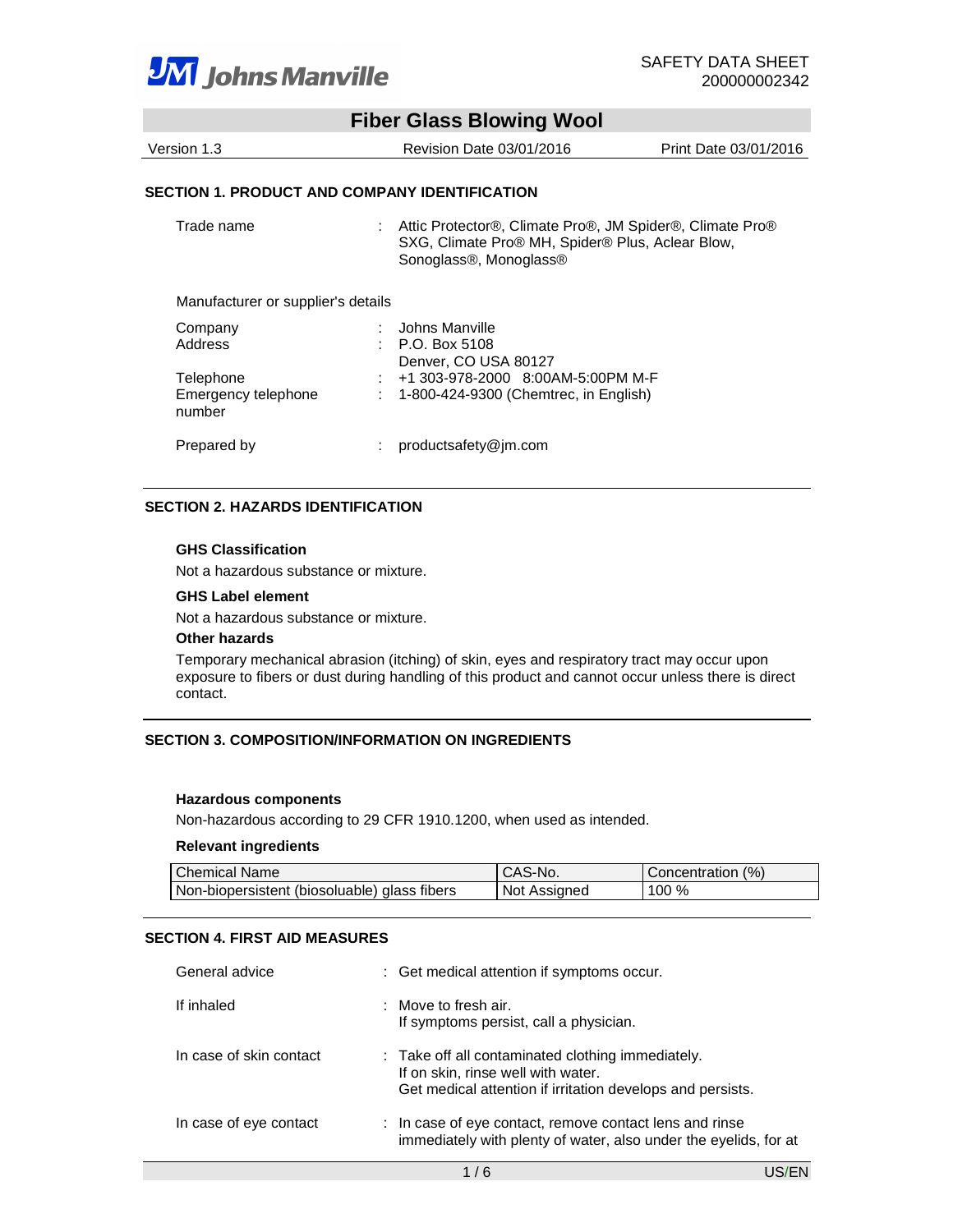

|                                                                   | <b>Fiber Glass Blowing Wool</b>                                                                                    |                       |
|-------------------------------------------------------------------|--------------------------------------------------------------------------------------------------------------------|-----------------------|
| Version 1.3                                                       | Revision Date 03/01/2016                                                                                           | Print Date 03/01/2016 |
| If swallowed                                                      | least 15 minutes.<br>If eye irritation persists, consult a specialist.<br>: If symptoms persist, call a physician. |                       |
|                                                                   | Rinse mouth with water to remove dust or fibers and drink<br>plenty of water to help reduce irritation.            |                       |
| Most important symptoms<br>and effects, both acute and<br>delayed | : None known.                                                                                                      |                       |

# **SECTION 5. FIREFIGHTING MEASURES**

| Suitable extinguishing media                     | : Use extinguishing measures that are appropriate to local<br>circumstances and the surrounding environment. |
|--------------------------------------------------|--------------------------------------------------------------------------------------------------------------|
| Special protective equipment<br>for firefighters | Wear self-contained breathing apparatus for firefighting if<br>necessary.                                    |

#### **SECTION 6. ACCIDENTAL RELEASE MEASURES**

| Personal precautions,<br>protective equipment and<br>emergency procedures | : Avoid dust formation.                                                        |
|---------------------------------------------------------------------------|--------------------------------------------------------------------------------|
| Methods and materials for<br>containment and cleaning up                  | : Take up mechanically.<br>Pick up and arrange disposal without creating dust. |

#### **SECTION 7. HANDLING AND STORAGE**

| Advice on protection against<br>fire and explosion | : Provide appropriate exhaust ventilation at places where dust<br>is formed.                                              |
|----------------------------------------------------|---------------------------------------------------------------------------------------------------------------------------|
| Advice on safe handling                            | : For personal protection see section 8.<br>Smoking, eating and drinking should be prohibited in the<br>application area. |
| Conditions for safe storage                        | $:$ Keep in a dry, cool place.                                                                                            |
| Materials to avoid                                 | : No materials to be especially mentioned.                                                                                |

#### **SECTION 8. EXPOSURE CONTROLS/PERSONAL PROTECTION**

# **Components with workplace control parameters**

| Components               | CAS-No.      | Value type<br>(Form of<br>exposure) | Control<br>parameters /<br>Permissible<br>concentration | <b>Basis</b> |
|--------------------------|--------------|-------------------------------------|---------------------------------------------------------|--------------|
| Glass fibers shown to be | Not Assigned |                                     | 1 fibre/cm3                                             | ACGIH        |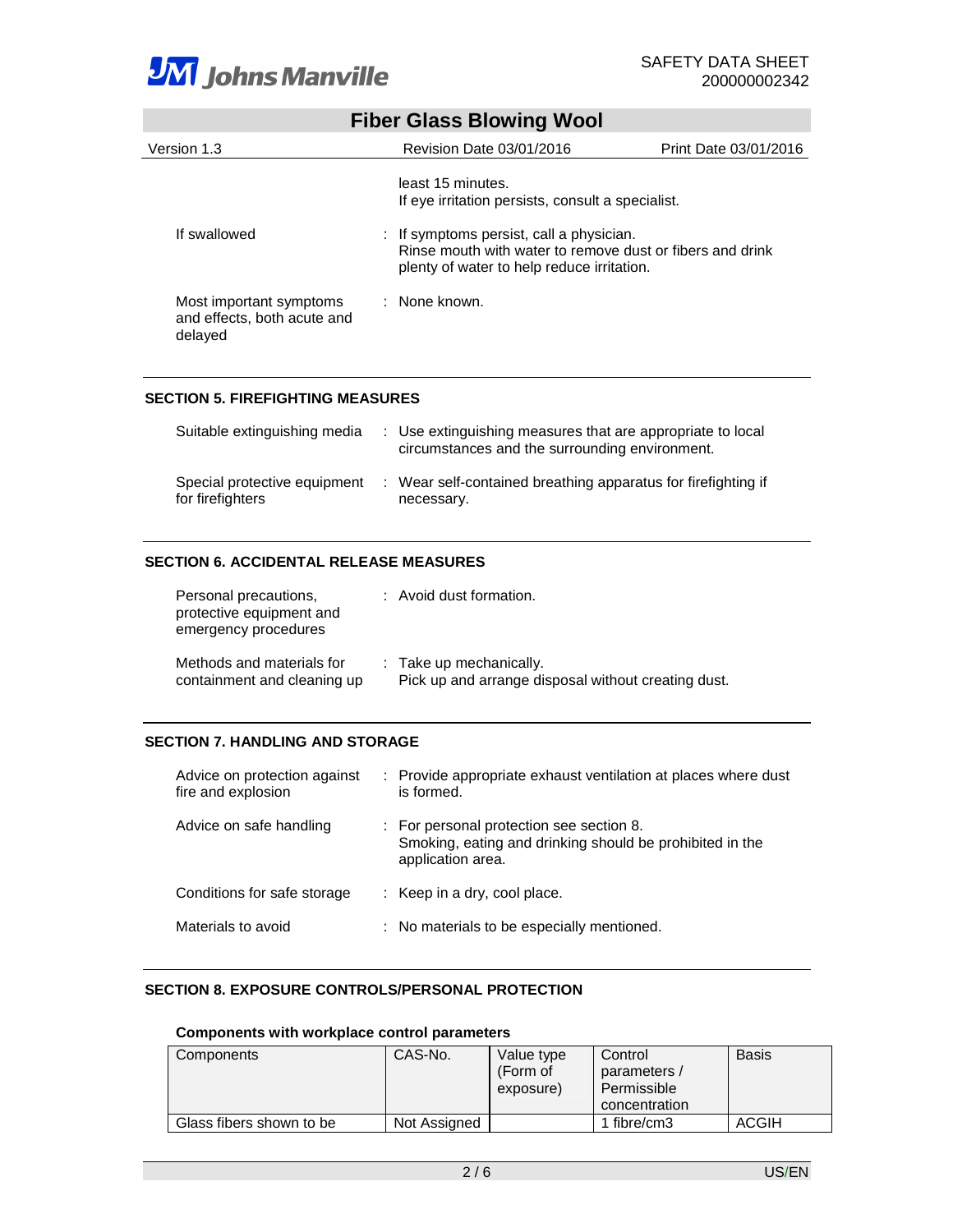

# **Fiber Glass Blowing Wool**

| Version 1.3   | Revision Date 03/01/2016 |                                   | Print Date 03/01/2016 |             |  |
|---------------|--------------------------|-----------------------------------|-----------------------|-------------|--|
| biosoluble    |                          |                                   |                       |             |  |
| Nuisance dust | Not Assigned             | <b>TWA (Total</b><br>particulate) | $15 \text{ mg/m}$     | <b>OSHA</b> |  |
|               |                          | TWA<br>(Respirable<br>fraction)   | $5 \text{ mg/m}$      | <b>OSHA</b> |  |

As a member of the North American Insulation Manufacturers Association (NAIMA), JM subscribes to the NAIMA Product Stewardship Program (NPSP). Under the NPSP, JM recommends that exposures be limited to the voluntary concentration of 1 f/cc TWA. The NPSP also includes work practice and respiratory protection recommendations. For more information, see NAIMA's Health and Safety Reference Library (website: http://insulationinstitute.org/toolsresources/resource-library/health-safety/) to find the Product Stewardship Program Pocket Folder (N052) and other Fact Sheets.

#### **Personal protective equipment**

| Respiratory protection   | No personal respiratory protective equipment normally<br>required.<br>When workers are facing concentrations above the exposure<br>limit they must use appropriate certified respirators. |  |
|--------------------------|-------------------------------------------------------------------------------------------------------------------------------------------------------------------------------------------|--|
| Hand protection          |                                                                                                                                                                                           |  |
| Remarks                  | : For prolonged or repeated contact use protective gloves.                                                                                                                                |  |
| Eye protection           | : Safety glasses                                                                                                                                                                          |  |
| Skin and body protection | : Long sleeved clothing                                                                                                                                                                   |  |
| Hygiene measures         | : Handle in accordance with good industrial hygiene and safety<br>practice.                                                                                                               |  |

#### **SECTION 9. PHYSICAL AND CHEMICAL PROPERTIES**

| Appearance                | : solid             |
|---------------------------|---------------------|
| Colour                    | : No data available |
| Odour                     | : slight            |
| Odour Threshold           | : No data available |
| рH                        | : Not applicable    |
| Melting point/range       | : Not applicable    |
|                           | : Not applicable    |
| Flash point               | : Not applicable    |
| Evaporation rate          | : Not applicable    |
| Flammability (solid, gas) | : No data available |
| Upper explosion limit     | : Not applicable    |
| Lower explosion limit     | Not applicable      |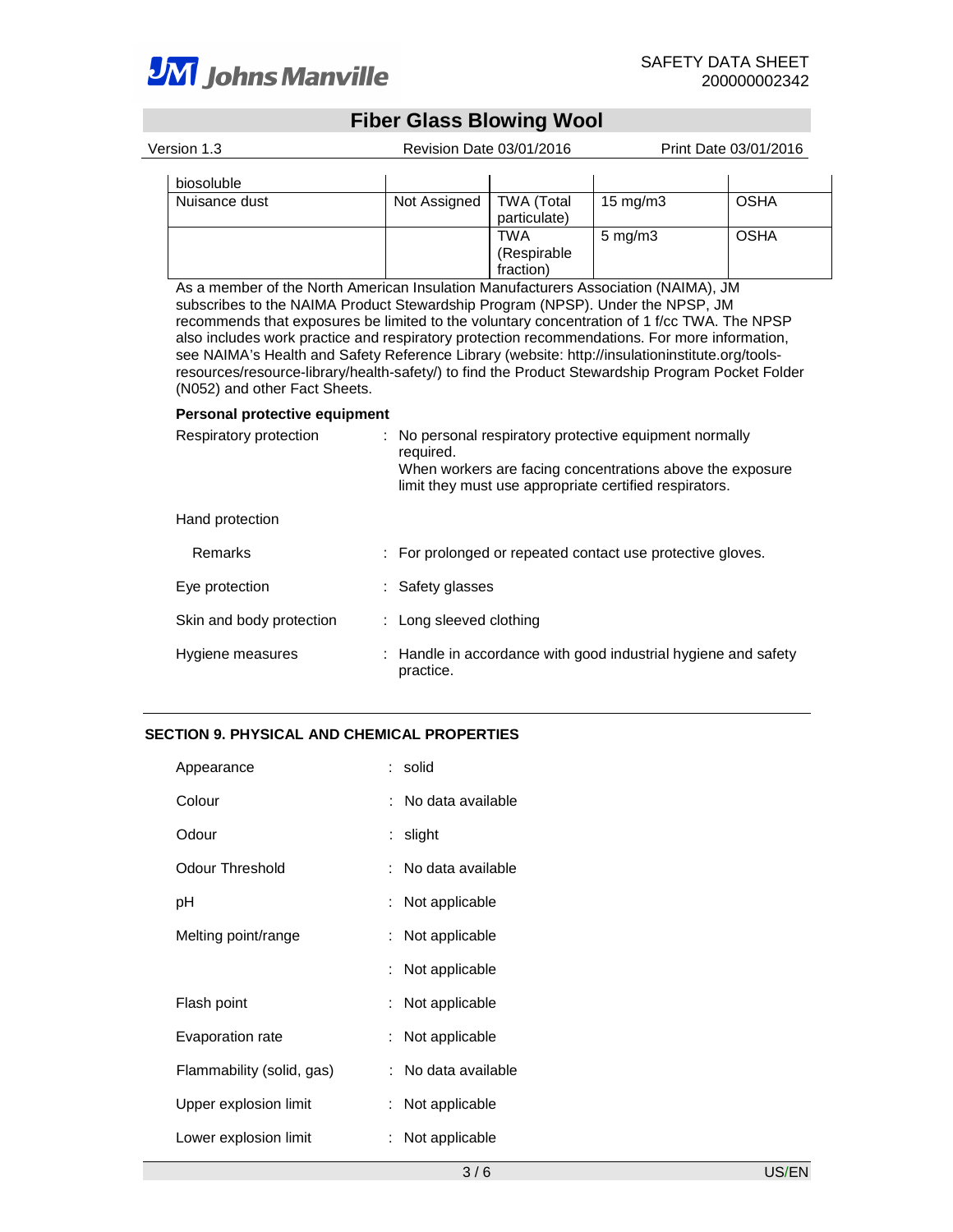

the control of the control of the

|                                            |   | <b>Fiber Glass Blowing Wool</b> |                       |
|--------------------------------------------|---|---------------------------------|-----------------------|
| Version 1.3                                |   | Revision Date 03/01/2016        | Print Date 03/01/2016 |
|                                            |   |                                 |                       |
| Vapour pressure                            |   | : Not applicable                |                       |
| Relative vapour density                    |   | : Not applicable                |                       |
| Relative density                           | ÷ | No data available               |                       |
| Density                                    |   | Not applicable                  |                       |
| Solubility(ies)<br>Water solubility        | ÷ | Not applicable                  |                       |
| Solubility in other solvents               |   | : No data available             |                       |
| Partition coefficient: n-<br>octanol/water |   | : No data available             |                       |
| Auto-ignition temperature                  |   | : No data available             |                       |
| Thermal decomposition                      |   | Not applicable                  |                       |
| Viscosity<br>Viscosity, dynamic            |   | : Not applicable                |                       |
| Viscosity, kinematic                       |   | : Not applicable                |                       |

# **Fiber Glass Blowing Wool**

# **SECTION 10. STABILITY AND REACTIVITY**

| Reactivity                            | : No decomposition if stored and applied as directed.                                   |
|---------------------------------------|-----------------------------------------------------------------------------------------|
| Chemical stability                    | : No decomposition if stored and applied as directed.                                   |
| Possibility of hazardous<br>reactions | : Stable under recommended storage conditions.<br>No hazards to be specially mentioned. |
| Conditions to avoid                   | $\therefore$ No data available                                                          |

#### **SECTION 11. TOXICOLOGICAL INFORMATION**

| IARC        | Group 3: Not classifiable as to its carcinogenicity to humans                                                                                     |
|-------------|---------------------------------------------------------------------------------------------------------------------------------------------------|
|             | Glass fibers shown to be<br>biosoluble                                                                                                            |
| <b>OSHA</b> | No component of this product present at levels greater than or<br>equal to 0.1% is identified as a carcinogen or potential<br>carcinogen by OSHA. |
| <b>NTP</b>  | No component of this product present at levels greater than or<br>equal to 0.1% is identified as a known or anticipated carcinogen<br>by NTP.     |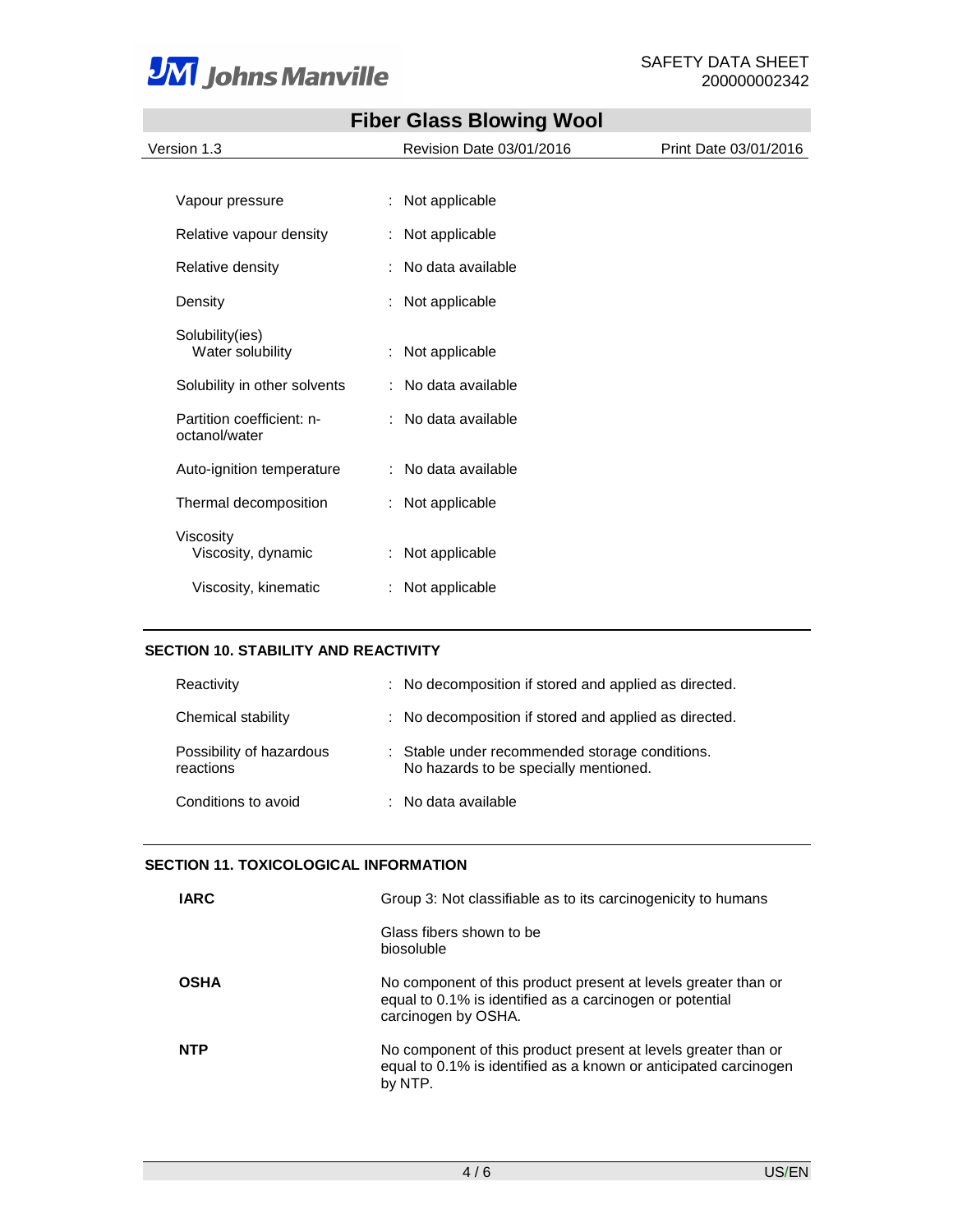

# **Fiber Glass Blowing Wool**

Version 1.3 Revision Date 03/01/2016 Print Date 03/01/2016

#### **Further information**

#### **Product:**

Remarks: Temporary mechanical abrasion (itching) of skin, eyes and respiratory tract may occur upon exposure to fibers or dust during handling of this product and cannot occur unless there is direct contact.

#### **SECTION 12. ECOLOGICAL INFORMATION**

| <b>Ecotoxicity</b><br>No data available                   |                                                                                             |
|-----------------------------------------------------------|---------------------------------------------------------------------------------------------|
| <b>Persistence and degradability</b><br>No data available |                                                                                             |
| <b>Bioaccumulative potential</b><br>No data available     |                                                                                             |
| <b>Mobility in soil</b><br>No data available              |                                                                                             |
| Other adverse effects                                     |                                                                                             |
| <b>Product:</b>                                           |                                                                                             |
| Additional ecological<br>information                      | : Due to the properties of the product, a hazard to the<br>environment may not be expected. |

# **SECTION 13. DISPOSAL CONSIDERATIONS**

#### **Disposal methods**

Disposal of residual product : In accordance with local and national regulations.

#### **SECTION 14. TRANSPORT INFORMATION**

#### **International transport regulations**

These products are not classified as dangerous goods according to international transport regulations.

#### **SECTION 15. REGULATORY INFORMATION**

**TSCA list** 

#### **EPCRA - Emergency Planning and Community Right-to-Know Act**

#### **CERCLA Reportable Quantity**

This material does not contain any components with a CERCLA RQ.

**SARA 304 Extremely Hazardous Substances Reportable Quantity** 

This material does not contain any components with a section 304 EHS RQ.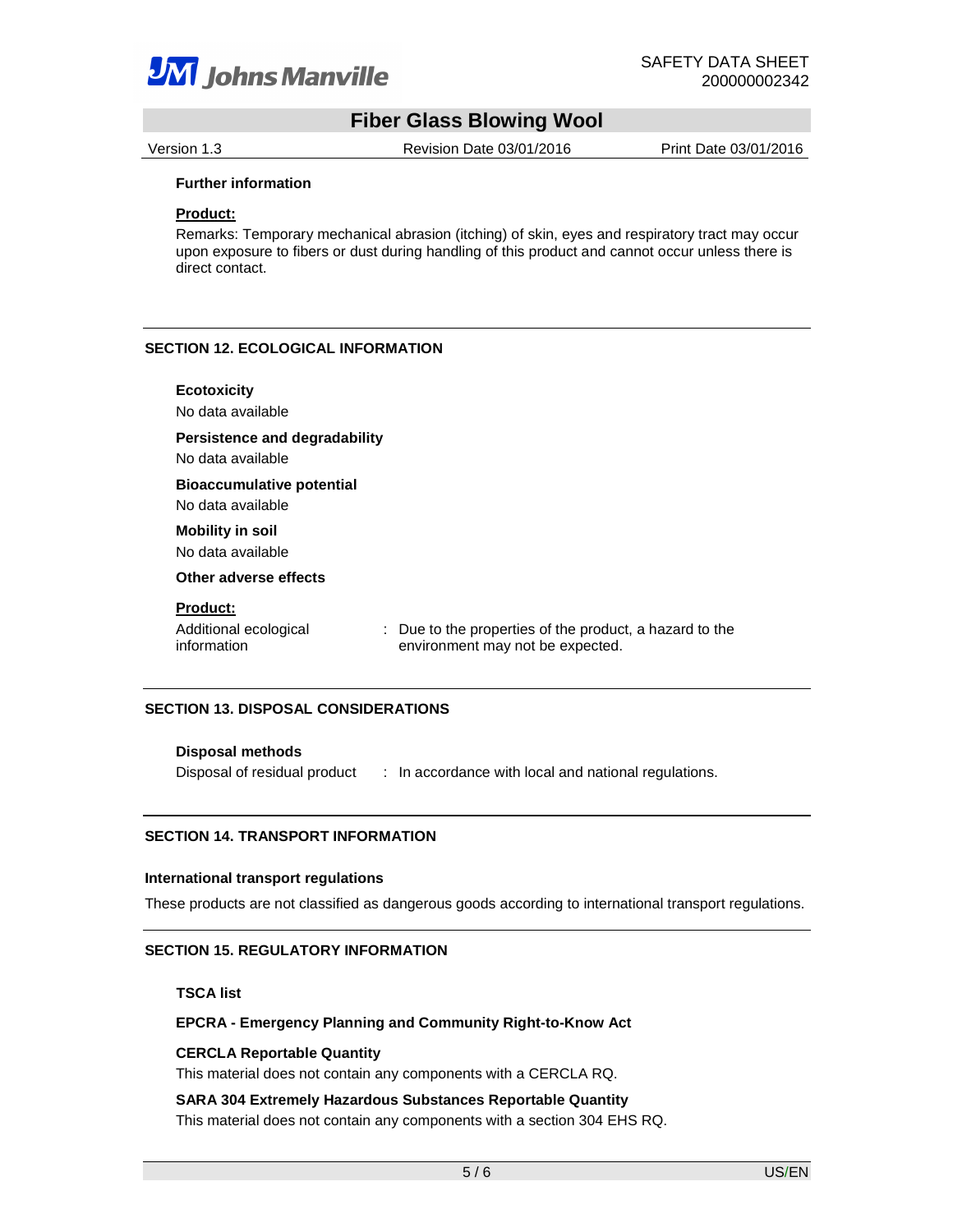

|                                 | <b>Fiber Glass Blowing Wool</b>                                                                                                                                                                                                                                   |                       |
|---------------------------------|-------------------------------------------------------------------------------------------------------------------------------------------------------------------------------------------------------------------------------------------------------------------|-----------------------|
| Version 1.3                     | Revision Date 03/01/2016                                                                                                                                                                                                                                          | Print Date 03/01/2016 |
| Air Act Section 12 (40 CFR 61). | This product does not contain any hazardous air pollutants (HAP), as defined by the U.S. Clean<br>This product does not contain any chemicals listed under the U.S. Clean Air Act Section 112(r) for<br>Accidental Release Prevention (40 CFR 68.130, Subpart F). |                       |
| California Prop 65              | : This product does not contain any chemicals known to State<br>of California to cause cancer, birth defects, or any other<br>reproductive harm.                                                                                                                  |                       |
|                                 | The components of this product are reported in the following inventories:                                                                                                                                                                                         |                       |
| TSCA                            | : On TSCA Inventory                                                                                                                                                                                                                                               |                       |
| <b>DSL</b>                      | : All components of this product are on the Canadian DSL.                                                                                                                                                                                                         |                       |

# **SECTION 16. OTHER INFORMATION**

#### **Further information**

| <b>Revision Date</b> | 03/01/2016 |
|----------------------|------------|
|                      |            |

The information provided in this Safety Data Sheet is correct to the best of our knowledge, information and belief at the date of its publication. The information given is designed only as a guidance for safe handling, use, processing, storage, transportation, disposal and release and is not to be considered a warranty or quality specification. The information relates only to the specific material designated and may not be valid for such material used in combination with any other materials or in any process, unless specified in the text.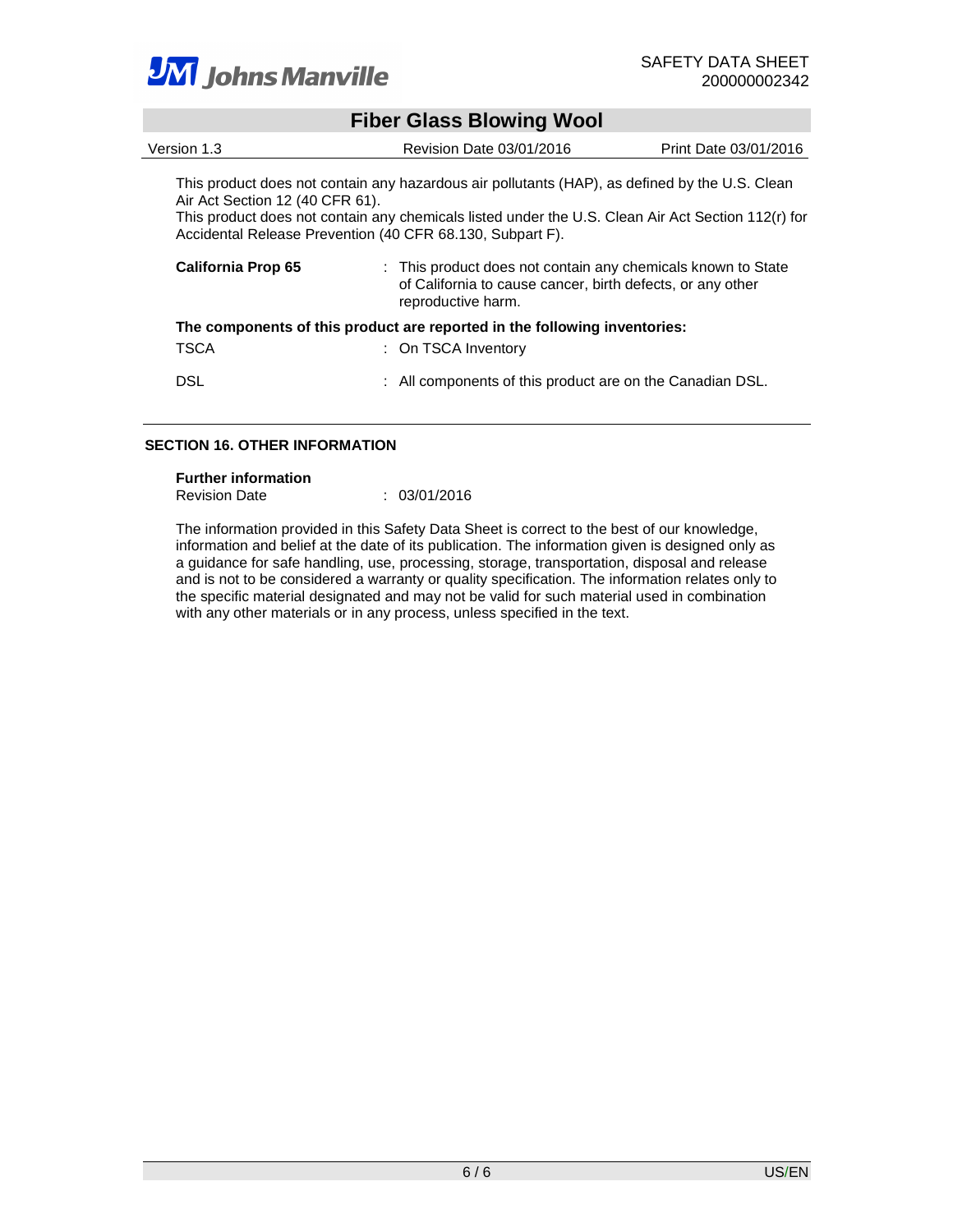# **Knauf Insulation GmbH**

| <b>Health Hazard</b>       |  |
|----------------------------|--|
| <b>Fire Hazard</b>         |  |
| Reactivity                 |  |
| <b>Personal Protection</b> |  |
|                            |  |

# **MATERIAL SAFETY DATA SHEET**



# **HMIS RATING**

# **SECTION I - CHEMICAL PRODUCT AND COMPANY IDENTIFICATION**

| <b>Product: Knauf Unbonded Blowing Wool</b>                                                                                                                                                                                                                                                                                              |                   |                                                              | <b>MSDS Number: 1005</b>          |                   |
|------------------------------------------------------------------------------------------------------------------------------------------------------------------------------------------------------------------------------------------------------------------------------------------------------------------------------------------|-------------------|--------------------------------------------------------------|-----------------------------------|-------------------|
| <b>Trade Designations:</b> Jet Stream Ultra, Jet Stream® 73.3, EcoFill Wx, Manufactured Housing Blowing Insulation,<br>Jet Stream <sup>®</sup> MAX, Perimeter Plus <sup>™</sup>                                                                                                                                                          |                   |                                                              | <b>Revision:</b> 10               |                   |
| <b>Manufacturer:</b> Knauf Insulation GmbH                                                                                                                                                                                                                                                                                               |                   |                                                              | <b>Date Issued:</b> June 10, 2011 |                   |
| <b>Address:</b> One Knauf Drive                                                                                                                                                                                                                                                                                                          |                   | <b>Product Stewardship Support Line:</b> 317-398-4434, x8212 |                                   |                   |
| Shelbyville, IN $46176-1496$                                                                                                                                                                                                                                                                                                             |                   | 24 hr Emergency (Chemtrec) Phone: 800-424-9300               |                                   |                   |
| <b>SECTION II - COMPOSITION/INFORMATION ON INGREDIENTS</b>                                                                                                                                                                                                                                                                               |                   |                                                              |                                   |                   |
| <b>Chemical Name</b>                                                                                                                                                                                                                                                                                                                     | <b>CAS Number</b> | $\%$                                                         | TLV                               | PEL               |
| <b>Fibrous Glass</b>                                                                                                                                                                                                                                                                                                                     | 65997-17-3        | 98-99                                                        | 1 fiber/cc                        | 1 fiber $\ell$ cc |
| Non-hazardous de-dusting oil                                                                                                                                                                                                                                                                                                             |                   | $1-2$                                                        | None                              | None              |
| THE MULTIMORE OF Land and the state of the state of $\overline{C}$ and $\overline{C}$ and $\overline{C}$ and $\overline{C}$ and $\overline{C}$ and $\overline{C}$ and $\overline{C}$ and $\overline{C}$ and $\overline{C}$ and $\overline{C}$ and $\overline{C}$ and $\overline{C}$ and $\overline{C}$ and<br>$\mathbf{L}^{\mathcal{F}}$ |                   |                                                              |                                   |                   |

Key: TLV = ACGIH, 8 hr. time weighted average (TWA); PEL = OSHA permissible exposure limit. TLV and PEL limits are for respirable fibers length <5um, diameter >3um, aspect ratio <5:1 (NIOSH 7400B Method)

# **SECTION III - HAZARDS IDENTIFICATION**

**Emergency Overview:** The 2002 Monograph issued b*y* the International Agency for Research on Cancer (IARC) removed fiber glass wool from its' list of possible carcinogens (Group 2B)*.* It is now classified as Group 3, not classifiable as to human carcinogenicity*.*

OSHA and other U.S. government agenciesrequire that a warning label be placed on this product. This warning identifies a possible hazard while not identifying the degree of risk. OSHA regulations do not require respiratory protection as long as the exposure to fiber glass wool does not exceed 1 fiber/cubic centimeter (f/cc) TWA (8 hour time weighted average). Fiber Glass wool exposure in the home, commercial buildings, and manufacturing facilities are generally found to be less than 1 f/cc. Installers of blowing wool in an enclosed space such as an attic may experience respirable fiber exposures higher than 1 f/cc. Installers and fabricators should be aware of their exposure levels and take appropriate actions if needed per recommended work practices. Knauf STRONGLY recommends following all safe work practices while working with and/or installing fiber glass wool products.

# **HMIS Rating: Health:** 1 **Fire:** 0 **Reactivity:** 0 **Protection:** E

**Primary Routes of Entry:** Via respirable fibers to the lungs and respiratory system and airborne fibers to the skin and eyes.

**Primary Target Organs:** Lungs, respiratory system, skin and eyes.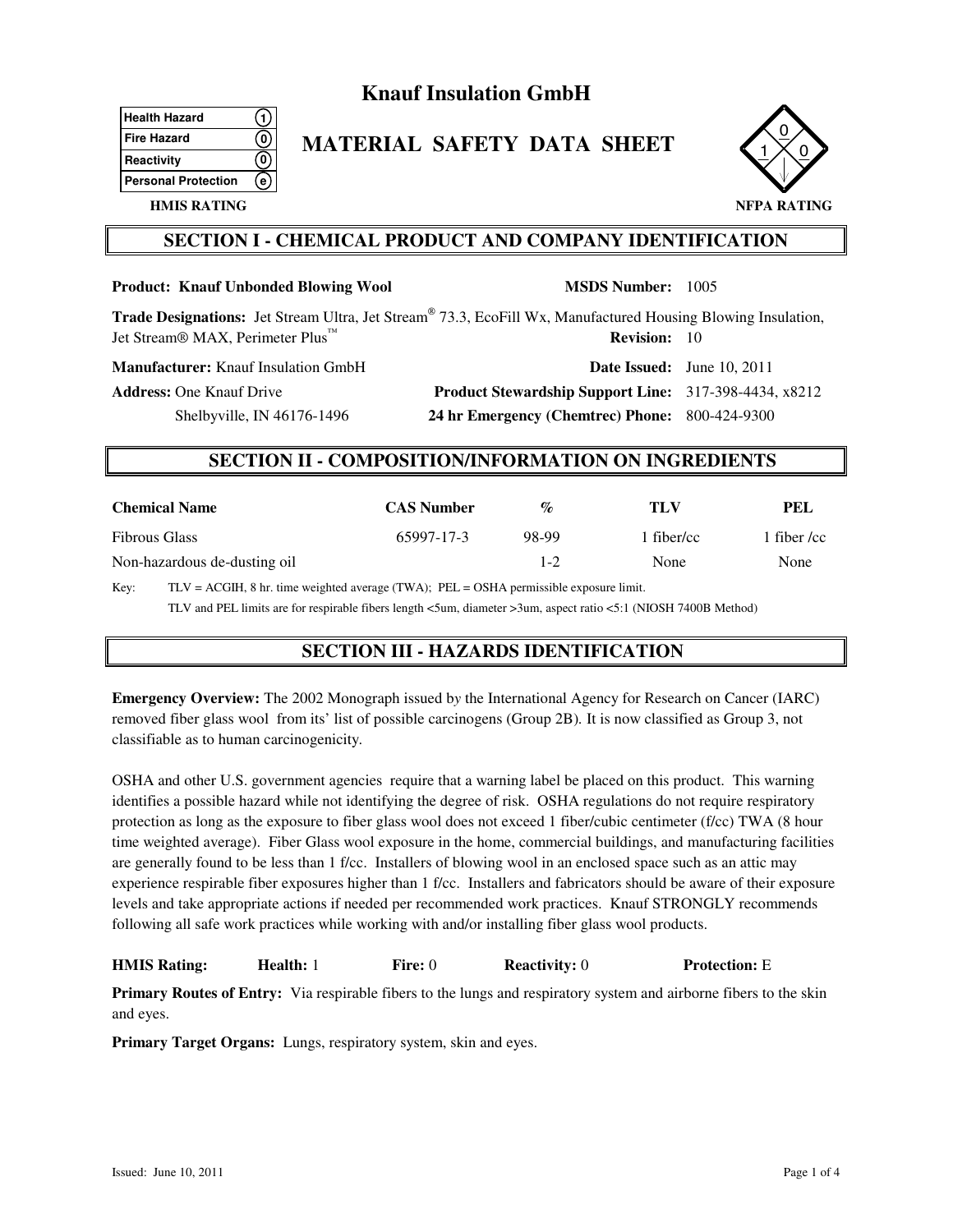# **SECTION III - HAZARDS IDENTIFICATION**

#### **Potential Health Effects:**

 **Acute:** Mechanical irritation of the skin, eyes and upper respiratory system.

 **Chronic:** A 1987 epidemiological study of more than sixteen thousand U.S. man-made vitreous fiber manufacturing workers has shown no statistically significant increased risks of malignant or non malignant diseases. A 1990 update of this study reported a small, statistically significant increase in respiratory cancer among workers when compared with the populations in their communities. Confounding factors such as smoking, exposure to other hazardous materials, etc., are thought to be responsible for this small apparent increase. An expanded study is currently underway to investigate other possible contributing factors.

**Skin Contact:** There are confirmed reports of contact dermatitis.

 **Eye Contact:** A mechanical irritant which can cause moderate to severe eye irritation.

 **Ingestion:** Non-hazardous when ingested. Potentially a mild Irritant to the GI tract if excessive quantity is ingested.

**Medical Conditions Aggravated by Exposure:** Pre-existing chronic upper respiratory and lung diseases such as, but not limited to, bronchitis, emphysema and asthma. Skin disease such as dermatitis

**Carcinogenicity:** While no longer listed as a possible carciongen by IARC, respirable glass wool fibers are classified by NTP as Group IIB,(reasonably anticipated to be a human carcinogen). Fiber glass wool is classified as a nuisance dust by OSHA.

# **SECTION IV - FIRST AID MEASURES**

**Inhalation:** Remove to fresh air. Drink water to clear throat and blow nose to evacuate dust. If coughing and irritation develop, call a physician.

**Eye Contact:** Flush with large amounts of water until irritation subsides, as least 15 minutes. See a physician if irritation persists.

**Skin Contact:** Normal good personal hygiene practices. Wash with mild soap and warm water after each exposure.

**Ingestion:** Emergency procedures not normally required. May be a temporary irritant to the GI system.

# **SECTION V - FIREFIGHTING MEASURES**

**NFPA Rating: Health:** 1 **Fire:** 0 **Reactivity:** 0 **Other:** 0

**Extinguishing Method:** Use water, foam, dry chemical or carbon dioxide.

**Special Firefighting Procedures:** Wear self contained breathing apparatus and protective clothing. Dense smoke may limit visibility in enclosed areas.

**Fire or explosion Hazards:** None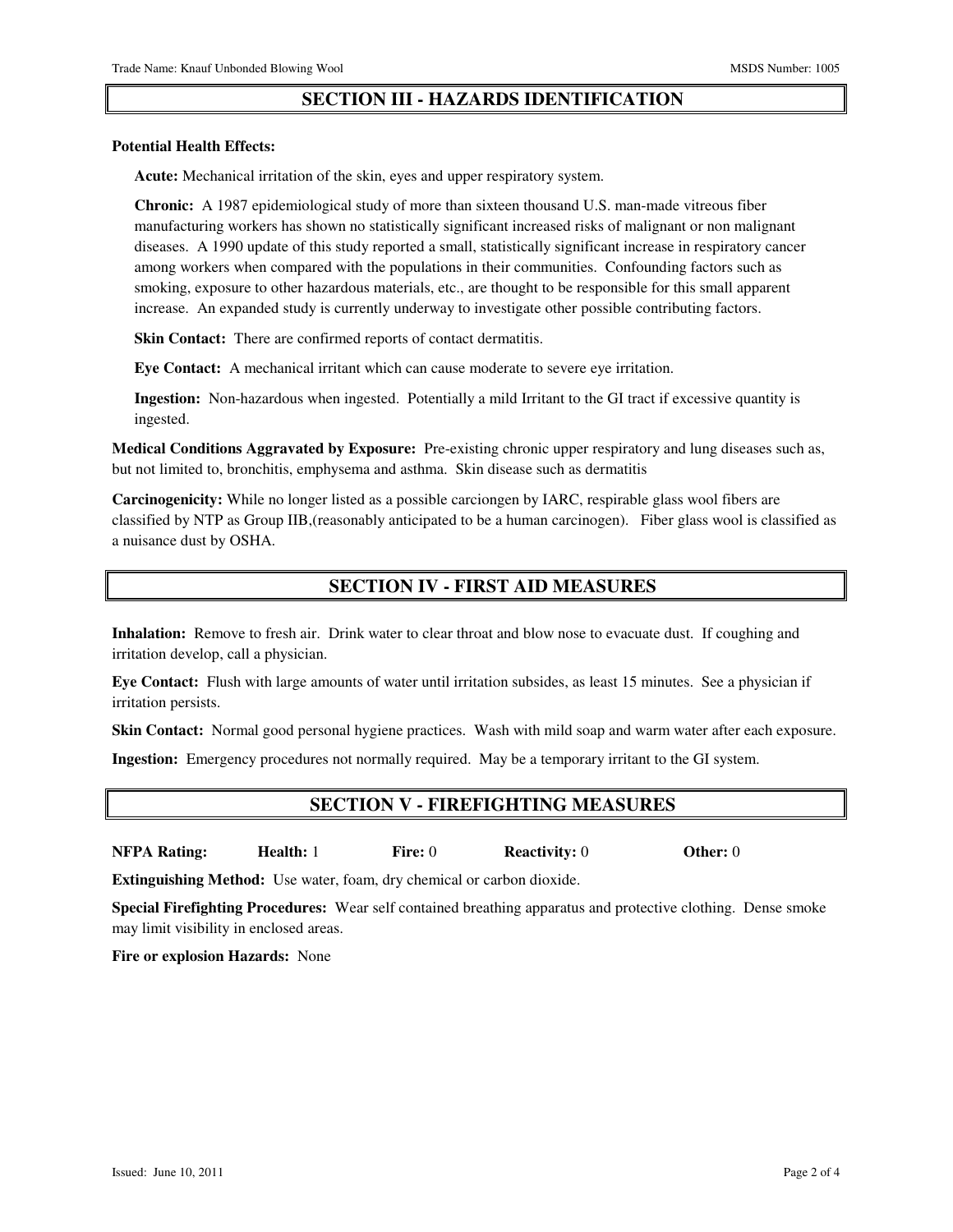# **SECTION VI - ACCIDENTAL RELEASE MEASURES**

**Clean-up Procedures:** Pick up or shovel material into waste container taking care to minimize dust and fiber generation. Vacuum clean-up is preferred. If sweeping is required use a dust suppressant.

**Personal Precautions:** If dusty conditions exist, wear a face mask approved for use with dusts such as 3M 8210, N95 or equivalent.

**Environmental Precautions:** This product is not regulated under RCRA Hazardous Waste Regulations. May be disposed in landfill. Comply with federal, state and local regulations.

# **SECTION VII - HANDLING AND STORAGE**

**Storage Requirements:** Store in dry area. Keep area clean. Vacuum clean dust. Use a dust suppressant if sweeping is necessary.

**Special Sensitivity or Incompatibility:** Hydrofluoric acid will react with and dissolve glass.

**Handling Precautions:** Assure proper respiratory protection if dust potential exceeds PEL/TLV.

# **SECTION VIII - EXPOSURE CONTROLS/PERSONAL PROTECTION**

**Engineering Controls:** Maintain sufficient mechanical or natural ventilation to assure fiber concentrations remain below PEL/TLV. Use local exhaust if necessary. Power equipment should be equipped with properly designed dust collection devices.

**Respiratory Protection:** Applicators and/or sprayers must wear a face mask approved for use with dusts such as 3M 8210, N95 or equivalent to protect against respirable glass wool fibers. For other activities, when over PEL/TLV wear an approved face mask such as 3M 8210, N95 or equivalent, . Concentrations of fibers that exceed the recommendations of the mask manufacturer will need a higher level of respiratory protection, such as a half mask respirator with appropriate dust filters.

**Eye Protection:** Wear safety glasses with side shields, goggles or face shield when handing, installing or fabricating to protect eyes against dust and fibers.

**Skin Protection (clothing):** Long-sleeved, loose fitting clothes and head covering are recommended. Wash work clothes separately from other clothing, towels and linens to prevent fiber migration. Rinse washer thoroughly.

# **SECTION IX - PHYSICAL AND CHEMICAL PROPERTIES**

**Physical Form:** White fibrous product.

**Solubility in Water:** Insoluble **Pure/Mixture:** Mixture

**Melting Point:** >1300°F **Specific Gravity:** Variable

# **SECTION X - REACTIVITY**

**Stability:** This is a stable, non-reactive product.

**Hazardous Decomposition Products:** Thermal decomposition of the resin may include carbon dioxide, carbon monoxide, and traces of carbon particulate.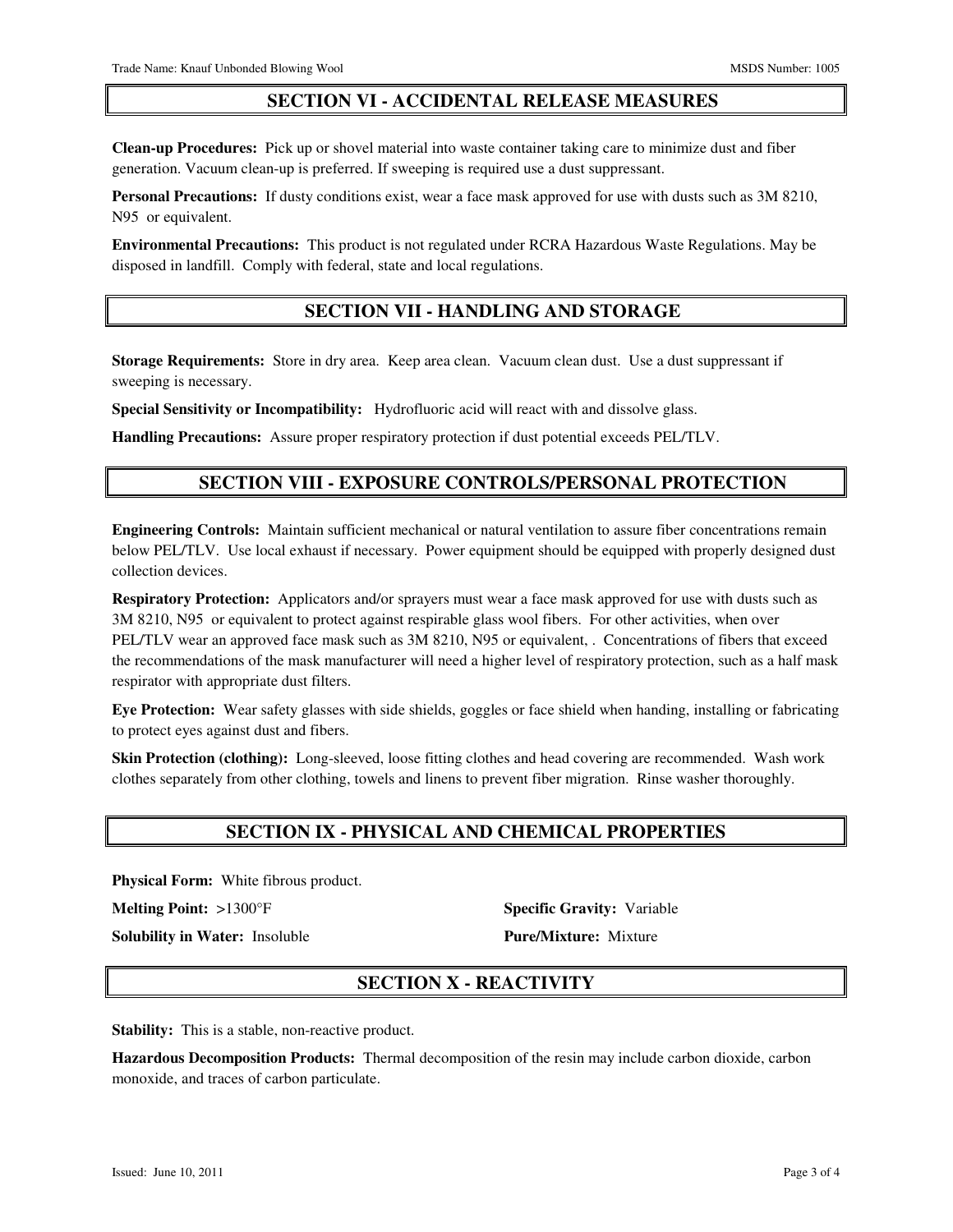# **SECTION XI - TOXICOLOGICAL/ECOLOGICAL INFORMATION**

 $\text{LD}_{50}$ **:** N/Av  $\text{LC}_{50}$ **:** N/Av

**Toxicological Hazards:** See the Emergency overview on page 1, Section II.

**Ecological Hazards:** No data exists for this product

**Teratogenicity, Mutagenicity, other Reproductive Effects:** None known

# **SECTION XII - DISPOSAL CONSIDERATIONS**

**Waste Disposal Method:** This product is not regulated under RCRA Hazardous Waste Regulations. May be disposed in landfill. If unsure, contact the local office of the USEPA, your local public health department or the local landfill regulators.

# **SECTION XIII - TRANSPORTATION INFORMATION**

**US DOT Shipping Name:** Not regulated **DOT Label:** None **UN/NA Number:** None

# **SECTION XIV - REGULATORY INFORMATION**

**OSHA Status:** This product is considered hazardous under OSHA criteria.

**TSCA/CEPA Status:** All components of this product are included in the TSCA and CEPA Chemical Inventories.

**CERCLA Reportable Quantity:** N/Ap

#### **SARA Title III:**

 **Section 302 Extremely Hazardous:** This product contains no extremely hazardous substances as defined and listed in section #302.

 **Section 311/312 Hazard Categories:** Reportable as a hazardous substance. Check with your Local Emergency Planning Committee for reportable quantities.

 **Section 313 Toxic Chemicals:** This product does not contain substances which are reportable under Section 313.

**California Safe Drinking Water and toxic Enforcement Act (Prop. 65**)**:** Warning. This product contains the following substance known to the state to cause cancer: Glasswool, airborne particles of respirable size.

**Canada (WHMIS):** This product is a class D2A controlled product under Canadian WHMIS regulations.

# **SECTION XV - APPROVALS**

**Reason for Issue:** Added Jet Stream MAX **Approval Date:** June 10, 2011

**Prepared by: B. Gardner <b>Supersedes Date:** October 11, 2010

# **SECTION XVI - DISCLAIMER**

As of the date of this document, the foregoing information is believed to be accurate and is provided in good faith to comply with applicable federal and state laws. However, no warranty or representation of law or fact, with respect to such information, is intended or given.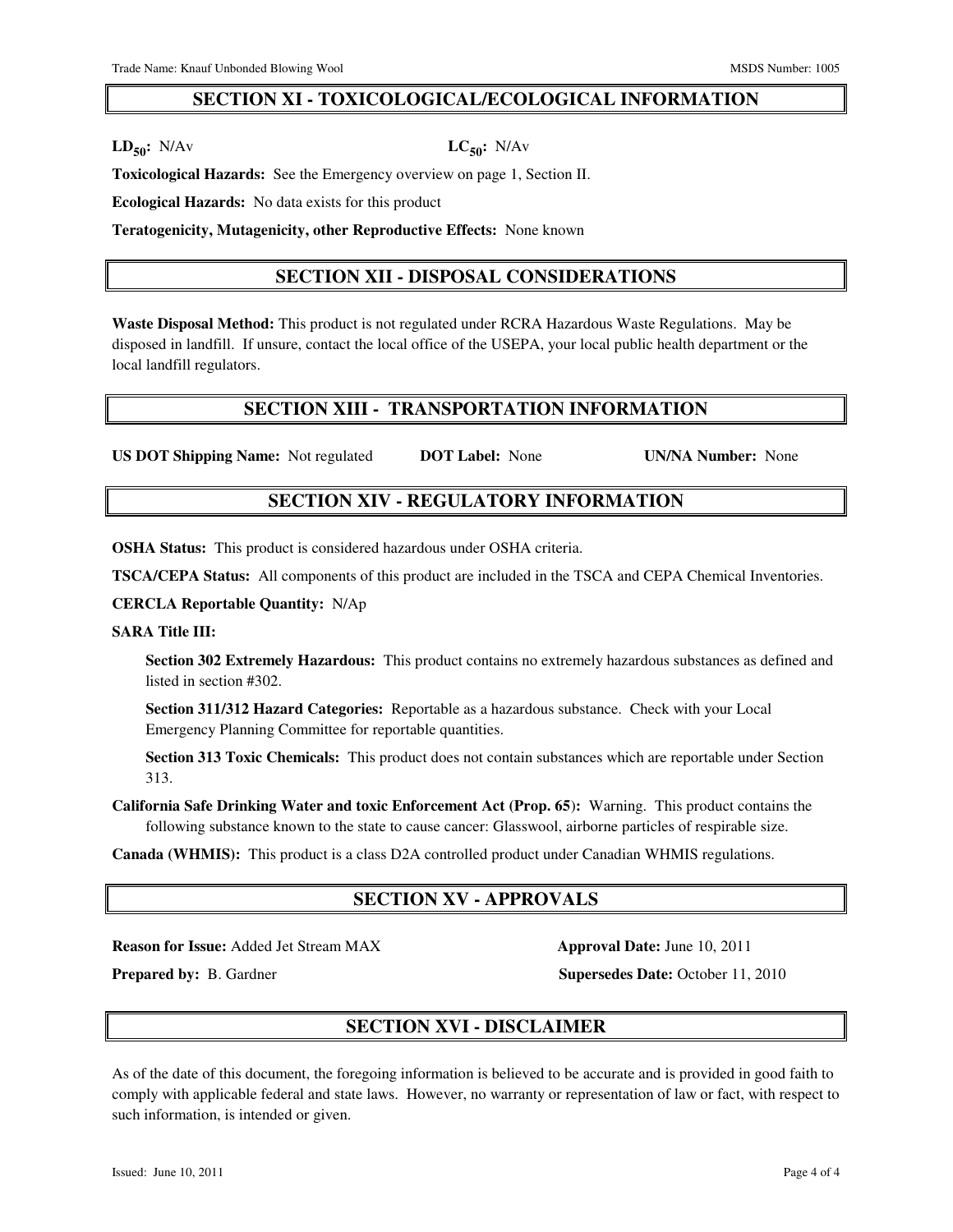

# **CANADIAN SAFE USE INSTRUCTION SHEET**

**Creation Date** 25-Jun-2007 **Revision Date** 22-Jun-2018 **Version** 2

# **0. GENERAL INFORMATION**

This Safe Use Instruction Sheet is the document provided by Owens Corning to communicate recommended safe handling and use instructions for manufactured articles not regulated by the Canada Hazardous Products Regulation SOR/2015-17 (WHMIS 2015)

|                                                           |                                                                                                          | <b>1. IDENTIFICATION</b>                                                                                                                                             |                                                                                                                                                                                                                                    |  |  |
|-----------------------------------------------------------|----------------------------------------------------------------------------------------------------------|----------------------------------------------------------------------------------------------------------------------------------------------------------------------|------------------------------------------------------------------------------------------------------------------------------------------------------------------------------------------------------------------------------------|--|--|
| <b>Product Name</b>                                       |                                                                                                          | <b>BLOWN-IN INSULATION</b>                                                                                                                                           |                                                                                                                                                                                                                                    |  |  |
| Synonyms                                                  |                                                                                                          |                                                                                                                                                                      | AttiCat® Expanding Blown-In Insulation System, PROPINK® FIBERGLAS® Blown<br>Insulation, PROPINK® Wall Insulation System, PROPINK® Complete Blown-In Wall<br>System, INSPECT-R® Density Gauge, FIBERGLAS SUPER-PINK-R® Blowing Wool |  |  |
| <b>Product Code</b>                                       |                                                                                                          | OCIS00048                                                                                                                                                            |                                                                                                                                                                                                                                    |  |  |
| <b>Recommended Use</b>                                    |                                                                                                          | Insulation                                                                                                                                                           |                                                                                                                                                                                                                                    |  |  |
| <b>Supplier</b><br>Address                                | Owens Corning Canada LP<br>3450 McNicoll Ave<br>Scarborough, Ontario<br>M <sub>1</sub> V 1Z <sub>5</sub> | <b>Manufacturer Address</b>                                                                                                                                          | Owens Corning Insulating Systems, LLC<br>One Owens Corning Parkway<br>Toledo, Ohio 43659                                                                                                                                           |  |  |
| <b>Company Phone Number</b><br><b>Emergency Telephone</b> |                                                                                                          | 1-800-GET-PINK or 1-800-438-7465<br>24 Hour Emergency Phone Number Chemtrec 1-800-424-9300 or 1-703-741-5970 CCN17393<br>1-419-248-5330 (after 5 pm ET and weekends) |                                                                                                                                                                                                                                    |  |  |
| <b>E-mail address</b><br><b>Company Website</b>           |                                                                                                          | safetydatasheet@owenscorning.com<br>http://owenscorning.com/                                                                                                         |                                                                                                                                                                                                                                    |  |  |

# **2. HAZARDS IDENTIFICATION**

| <b>Regulatory Status</b> | • This product is considered an article per the Canadian Hazardous Products Regulation<br>SOR/2015-17<br>• Manufactured articles which meet the definition of the Canadian Hazardous Products Act<br>(any article that is formed to a specific shape or design during manufacture, the intended<br>use of which when in that form is dependent in whole or in part on its shape or design, and |
|--------------------------|------------------------------------------------------------------------------------------------------------------------------------------------------------------------------------------------------------------------------------------------------------------------------------------------------------------------------------------------------------------------------------------------|
|                          | that, when being installed, if the intended use of the article requires it to be installed, and<br>under normal conditions of use, will not release or otherwise cause an individual to be<br>exposed to a hazardous product) are not regulated by the Canadian Hazardous Products<br>Regulation SOR/2015-17                                                                                   |
| <b>Other Information</b> | May cause temporary skin and mucous membranes itching due to the mechanical abrasion<br>effect of fibers                                                                                                                                                                                                                                                                                       |

# **3. COMPOSITION/INFORMATION ON INGREDIENTS**

**Comments** The product contains no substances which at their given concentration, are considered to

 $\overline{\phantom{a}}$  ,  $\overline{\phantom{a}}$  ,  $\overline{\phantom{a}}$  ,  $\overline{\phantom{a}}$  ,  $\overline{\phantom{a}}$  ,  $\overline{\phantom{a}}$  ,  $\overline{\phantom{a}}$  ,  $\overline{\phantom{a}}$  ,  $\overline{\phantom{a}}$  ,  $\overline{\phantom{a}}$  ,  $\overline{\phantom{a}}$  ,  $\overline{\phantom{a}}$  ,  $\overline{\phantom{a}}$  ,  $\overline{\phantom{a}}$  ,  $\overline{\phantom{a}}$  ,  $\overline{\phantom{a}}$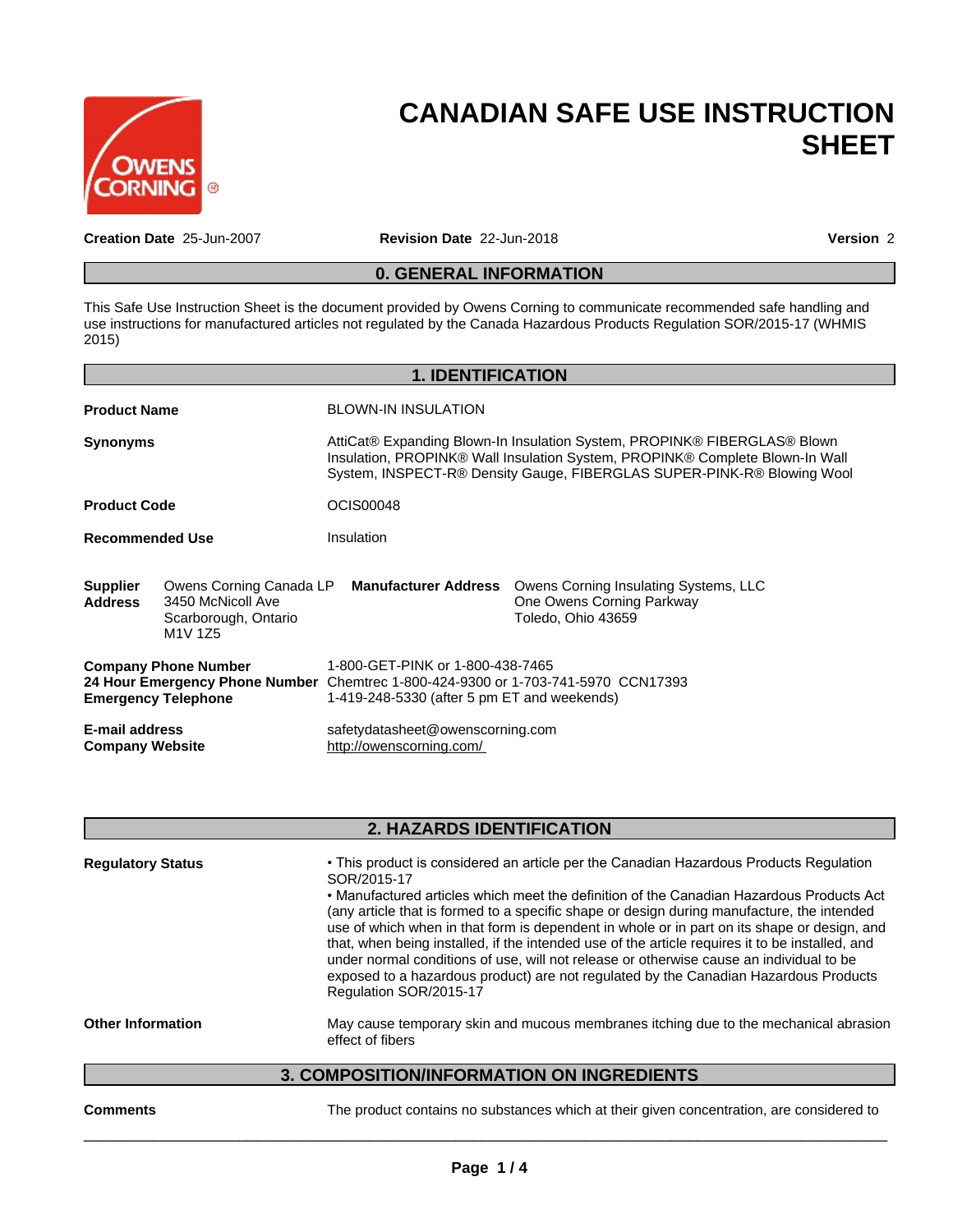be hazardous to health

# **4. FIRST AID MEASURES**

#### **Description of First Aid Measures**

| Eye contact         | • DO NOT rub or scratch eyes<br>. Rinse immediately with plenty of water, also under the eyelids, for at least 15 minutes<br>• If eye irritation persists: Get medical advice/attention                                                                                                                                                                                                                                                                                                                                                                                                                                                            |
|---------------------|----------------------------------------------------------------------------------------------------------------------------------------------------------------------------------------------------------------------------------------------------------------------------------------------------------------------------------------------------------------------------------------------------------------------------------------------------------------------------------------------------------------------------------------------------------------------------------------------------------------------------------------------------|
| <b>Skin contact</b> | • Wash off immediately with soap and plenty of cold water<br>• DO NOT use warm water because this will open up the pores of the skin, which will cause<br>further penetration of fibers and dust<br>• Use a wash cloth to help remove fibers and dust<br>• DO NOT rub or scratch affected area<br>• Remove contaminated clothing and shoes<br>• If fibers are seen penetrating from the skin, the fibers can be removed by applying and<br>removing adhesive tape so that the fibers adhere to the tape and are pulled out of the skin<br>• If skin irritation persists, call a physician<br>• Never use compressed air to remove fibers from skin |
| <b>Inhalation</b>   | • Remove to fresh air<br>• If symptoms persist, call a physician                                                                                                                                                                                                                                                                                                                                                                                                                                                                                                                                                                                   |
| Ingestion           | • Accidental ingestion of this material is unlikely<br>• Rinse mouth with water and drink water to remove fibers from the throat<br>• If this does occur watch person for several days to make sure intestinal blockage does not<br>occur<br>• If symptoms persist, call a physician                                                                                                                                                                                                                                                                                                                                                               |

# **5. FIRE-FIGHTING MEASURES**

|                                                          | <b>6. ACCIDENTAL RELEASE MEASURES</b>                                                                                                          |
|----------------------------------------------------------|------------------------------------------------------------------------------------------------------------------------------------------------|
| Protective equipment and<br>precautions for firefighters | • As in any fire, wear self-contained breathing apparatus (positive-pressure), MSHA/NIOSH<br>(approved or equivalent) and full protective gear |
| Suitable extinguishing media                             | • Use extinguishing measures that are appropriate to local circumstances and the<br>surrounding environment                                    |

**Personal precautions** • Avoid contact with eyes and skin

| Methods for cleaning up              | • Use personal protective equipment as required<br>• Avoid creating dust<br>• Clean contaminated surface thoroughly<br>. Use an industrial vacuum cleaner with a high efficiency filter to clean up dust and fiber<br>contamination<br>• Avoid dry sweeping<br>• Pick up and transfer to properly labeled containers |
|--------------------------------------|----------------------------------------------------------------------------------------------------------------------------------------------------------------------------------------------------------------------------------------------------------------------------------------------------------------------|
|                                      | <b>7. HANDLING AND STORAGE</b>                                                                                                                                                                                                                                                                                       |
| <b>Precautions for safe handling</b> | • Prevent and/or minimize dust formation<br>• Do not breathe dust<br>. Wear appropriate personal protective equipment in case of direct contact with the product                                                                                                                                                     |
| <b>Storage Conditions</b>            | • Keep product in packaging until use to minimize potential dust generation<br>• Product should be kept dry and undercover                                                                                                                                                                                           |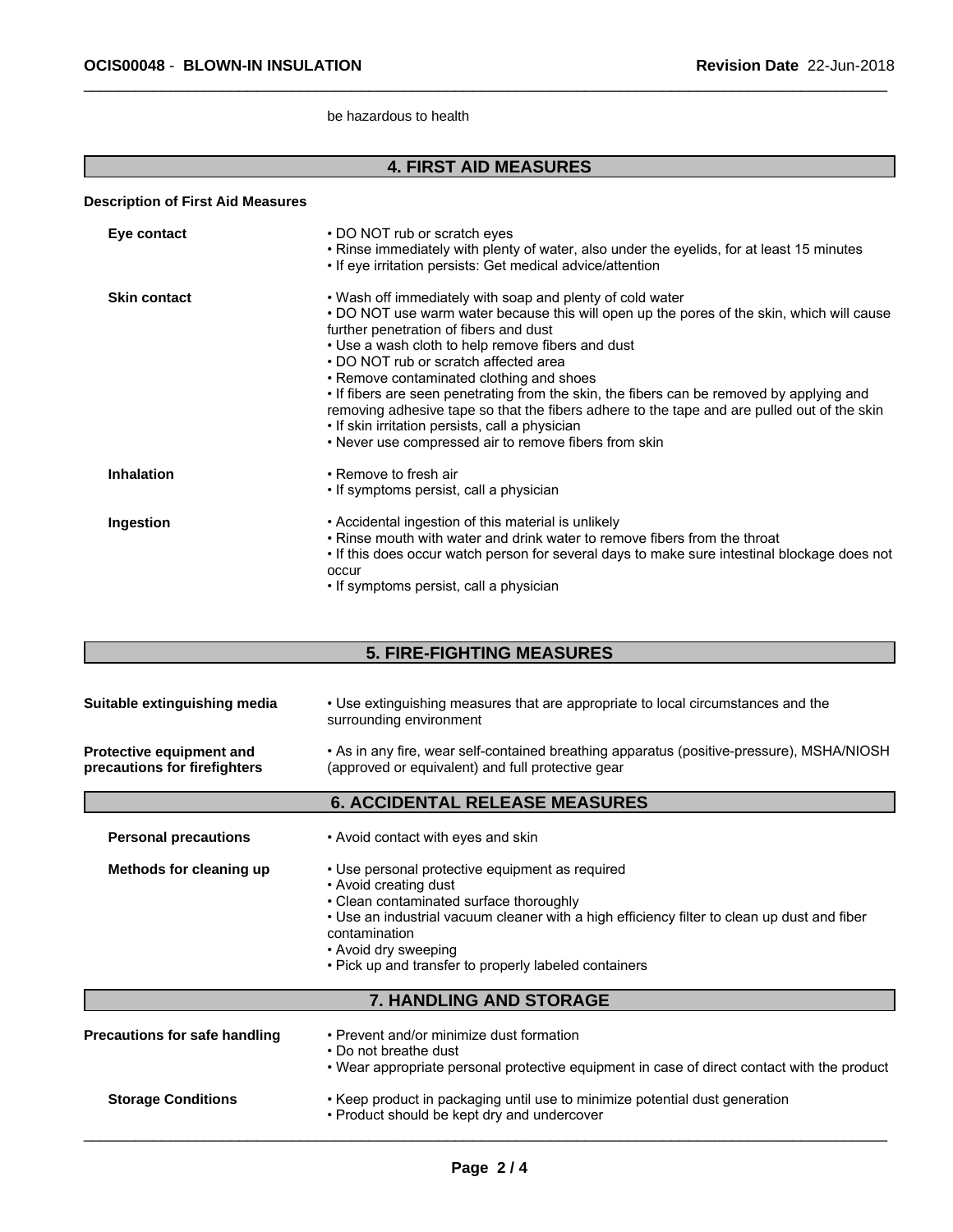**Incompatible materials** • None known based on information supplied

# **8. EXPOSURE CONTROLS/PERSONAL PROTECTION**

#### **Exposure Guidelines**

| <b>Chemical name</b>                                                                                 | <b>ACGIH TLV</b>                                                                                                                                                                                                                                                                       | <b>Alberta</b>                                                                                   | <b>Ontario TWA</b>                                                                                                                                                                  | Quebec                   |
|------------------------------------------------------------------------------------------------------|----------------------------------------------------------------------------------------------------------------------------------------------------------------------------------------------------------------------------------------------------------------------------------------|--------------------------------------------------------------------------------------------------|-------------------------------------------------------------------------------------------------------------------------------------------------------------------------------------|--------------------------|
| Fiberglass wool<br>65997-17-3                                                                        | TWA: 1 fiber/cm3 respirable<br>fibers: $length > 5 \mu m$ , aspect<br>ratio >=3:1, as determined<br>by the membrane filter<br>method at 400-450X<br>magnification [4-mm<br>objective], using<br>phase-contrast illumination<br>TWA: $5 \text{ mg/m}^3$ inhalable<br>particulate matter | TWA: $5 \text{ mg/m}^3$<br>TWA: 1 fibre/cm3                                                      | TWA: 1 fibre/cm3<br>TWA: $5 \text{ mg/m}^3$                                                                                                                                         | TWA: $10 \text{ mg/m}^3$ |
| <b>Engineering Controls</b><br>Individual protection measures, such as personal protective equipment | recommended limits                                                                                                                                                                                                                                                                     | generating processes, such as using power tools<br>Vacuum or wet clean-up methods should be used | Provide local exhaust and/or general ventilation to maintain exposure below regulatory and<br>Dust collection system must be used in transferring operations, cutting or other dust |                          |
| <b>Eye/face protection</b>                                                                           |                                                                                                                                                                                                                                                                                        | • Wear safety glasses with side shields (or goggles)                                             |                                                                                                                                                                                     |                          |
| Skin and body protection                                                                             | • Wear protective gloves                                                                                                                                                                                                                                                               | • Wear long-sleeved shirt and long pants                                                         |                                                                                                                                                                                     |                          |
| <b>Respiratory protection</b>                                                                        | recommended                                                                                                                                                                                                                                                                            | limits, they must use an appropriate certified respirator                                        | . When workers are facing airborne particulates/dust concentrations above the exposure<br>• A properly fitted NIOSH approved disposable N 95 type dust respirator or better is      |                          |
|                                                                                                      |                                                                                                                                                                                                                                                                                        | . Remove and wash contaminated clothing before re-use                                            | General Hygiene Considerations · Wash hands before breaks and immediately after handling products                                                                                   |                          |
|                                                                                                      |                                                                                                                                                                                                                                                                                        |                                                                                                  |                                                                                                                                                                                     |                          |

# **9. PHYSICAL AND CHEMICAL PROPERTIES**

| <b>Physical state</b>   | Solid              |
|-------------------------|--------------------|
| Appearance              | <b>Fibrous</b>     |
| Odor                    | Organic            |
| Color                   | Pink               |
| <b>Water solubility</b> | Insoluble in water |

# **10. STABILITY AND REACTIVITY**

**Possibility of Hazardous Reactions • None under normal processing** 

Hazardous Decomposition Products · None known based on information supplied

# **11. TOXICOLOGICAL INFORMATION**

**Product Information Dusts and fibers may cause temporary skin and mucous membranes itching due to** mechanical abrasion effect of fibers. Mechanical abrasion is not considered as a health hazard in the meaning of Hazard Communication Standard (HCS 2012) OSHA Regulation.

 $\overline{\phantom{a}}$  ,  $\overline{\phantom{a}}$  ,  $\overline{\phantom{a}}$  ,  $\overline{\phantom{a}}$  ,  $\overline{\phantom{a}}$  ,  $\overline{\phantom{a}}$  ,  $\overline{\phantom{a}}$  ,  $\overline{\phantom{a}}$  ,  $\overline{\phantom{a}}$  ,  $\overline{\phantom{a}}$  ,  $\overline{\phantom{a}}$  ,  $\overline{\phantom{a}}$  ,  $\overline{\phantom{a}}$  ,  $\overline{\phantom{a}}$  ,  $\overline{\phantom{a}}$  ,  $\overline{\phantom{a}}$